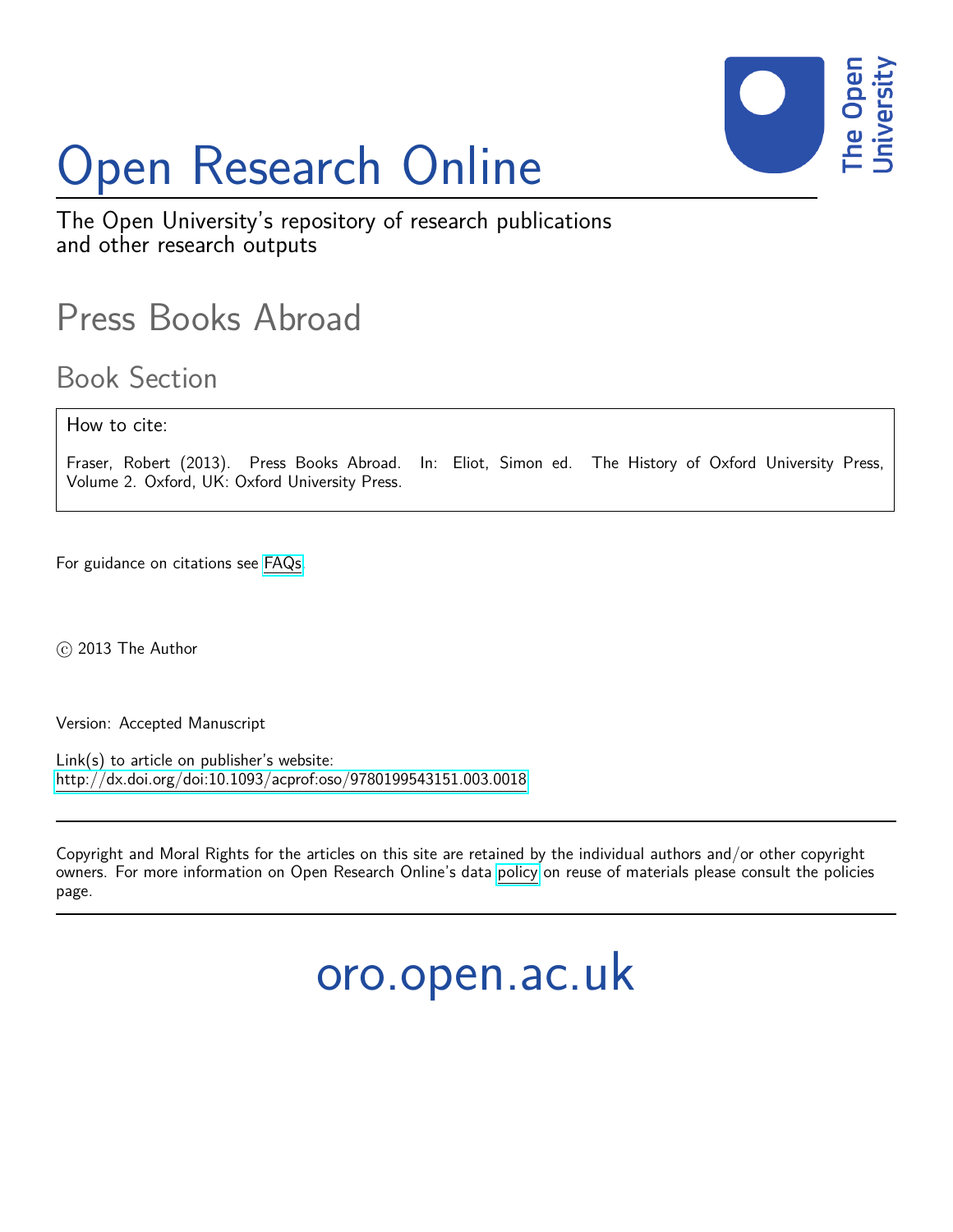# Volume II

#### CHAPTER 16 OUP BOOKS IN THE WORLD

#### ROBERT FRASER

#### From the Broad to Abroad

The purpose of the present chapter is to consider the various ways in which the press - gently to begin with and then with increasing assertiveness - did business overseas during the nineteenth century. It will attempt to answer such questions as 'How came it that by 1896 the delegates considered the establishing of branches to be necessary?'; 'What had proved so unsatisfactory about earlier arrangements, and of what in any case had these arrangements consisted?' There is a logic to these processes and changes that will be traced out, a logic that has to do, partly with the internal evolution of the press itself, but mostly with the ways in which – first by a series of fits and starts, then with increasing courage and imaginativeness – OUP adapted to the growing challenges of the international book trade.

A Singular Prerogative

 $\overline{a}$ 

In May 1884 Darabshah Behramji, a potential author from India, wrote to Henry Frowde to ask if he would take on a recent book of his. Frowde wrote back: 'I shall be very happy to undertake the publication of your work in England, and other countries omitting India. All the leading booksellers have accounts with me, and I have agents in the United States, Canada, Australia, on the continent of Europe etc. who would do their utmost to promote the book.'<sup>1</sup>

 There are a number of striking features about this remark. The most glaring is its deployment of the first person singular. Frowde was Publisher to the University, and had been so since 1880. When it came to the distribution of Oxford books beyond Britain, he clearly regarded himself as being in a unique position. From this vantage point he could look in two directions: inwards towards the university and outwards towards the world. In this outer capacity he was dependent as he saw it on a range of secondary or subordinate agencies, or as he preferred to call them 'export customers.' He did not deal with overseas readers or libraries direct: when it came to the relationship between overseas consumer and press, he was the essential middleman who orchestrated the transaction. The straightest answer to the question 'How did Oxford distribute its books during most of the nineteenth century?' is, therefore, 'Not at one, but at two removes'. Until the very end of this period, the press did not contemplate printing overseas, not at this time did it ever export its books

<sup>&</sup>lt;sup>1</sup> Frowde to Darabshah Dastar Peshutonji Behramji, May 23 1884, Frowde Letter Books Vol. 12 f .397.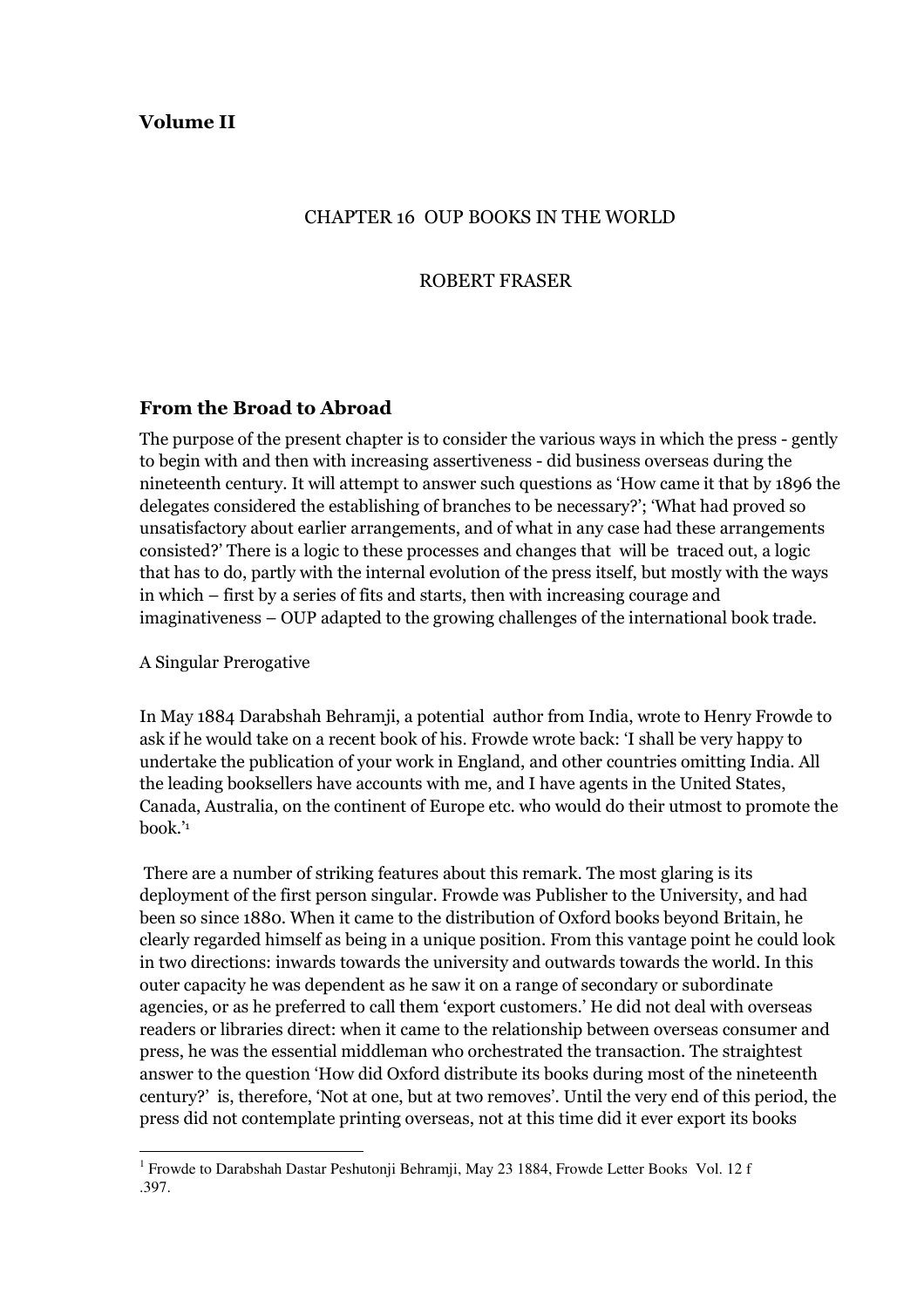directly from Oxford. Instead it operated through intermediaries, and it might be sensible at the outset to make clear exactly who these agents were, and to establish a distinction between what I will be calling 'primary' and 'secondary' agents. The primary agent was the Publisher himself – Alexander Macmillan followed by Frowde – in whom the press vested the responsibility for marketing its books beyond the precincts of domestic academe. But the publisher in turn filtered his merchandise though a welter of secondary agencies, located either in England or in the countries of destination, who then sold the books at their own risk.

The role of the Publisher, moreover, had evolved slowly out a range of ad hoc arrangements with different firms – principally partners in the Bible trade –struck earlier in the century. It is clear that a number of these concerns had acted - amongst other things – as informal export agents. It is equally clear that the Press itself in those times wished to take little responsibility for foreign trade resulting from its publications, still less to direct it. In May of 1858 the Press's Oxford bookseller, James Parker, advised them that he was in a position to negotiate an advantageous deal with Lippincott of Philadelphia for the sale in America of 1000 copies of the Press's abridged Greek Lexicon at 1s 8d per copy, to which the Delegates consented provided Parker agreed to shoulder all the risks. They made one important additional stipulation: the books for sale in America, they insisted, should 'be printed on paper distinctly marked.' 2 This determination to keep Oxford's imprint distinct from the mass – and particularly the American - market was to prove of abiding importance in dealings with the trade for the rest of the century. In the 1850s, with some exceptions mostly with regard to Germany, the Press permitted overseas trade, rather than actively promoted it. At the beginning of 1859 Gardner offered to send Press books to North America with his own travelling salesman, and the Board accepted his terms of a 12½% commission on all books sold.<sup>3</sup> Despite such accommodations, overseas sales were still considered incidental, even a subordinate, matter. In some instances the Press seems even to have regarded overseas markets as a convenient dumping ground for anything excess to requirements, or for productions by its agents which failed to meet with its full accord. Chapter 2 has mentioned Parker's unauthorised edition of the Gospels and Acts that year, and his consequent reproof by the Bible Committee. By April Parker had agreed to abandon plans to print copies of the plagiarised text, and offered instead to sell the plates to America or to have them melted down, as the Delegates wished.<sup>4</sup> In the same meeting they recorded their relief at this outcome, and allowed him to sell the plates in the United States, territory not covered by the privilege. If something was not good enough for Britain, it would do for overseas.

By the turn of the 1860s, however, priorities had already started to change, and arrangements to be modified to suit. The Publisher could not be treated as J. H. Parker had been: if he wished to push the boat out overseas, the Press from now on was minded to encourage him. Perspectives continued to shift as, during the course of the rest of the century, the Publisher grew in influence and, at the same time, drew closer to the university. Frowde's predecessor Macmillan – without Greek and besmirched by association with the London trade - had begun almost as a law unto himself; he was in any case inconveniently stretched between Oxford's commercial interests and those of his own firm. While Frowde had the ear of the delegates, he too was a non-graduate whose business instincts were trusted more than his

 $2^2$  Delegates Order Book, May 21 1858.

<sup>3</sup> Ibid, February 28 1859

<sup>4</sup> Ibid, April 3 1857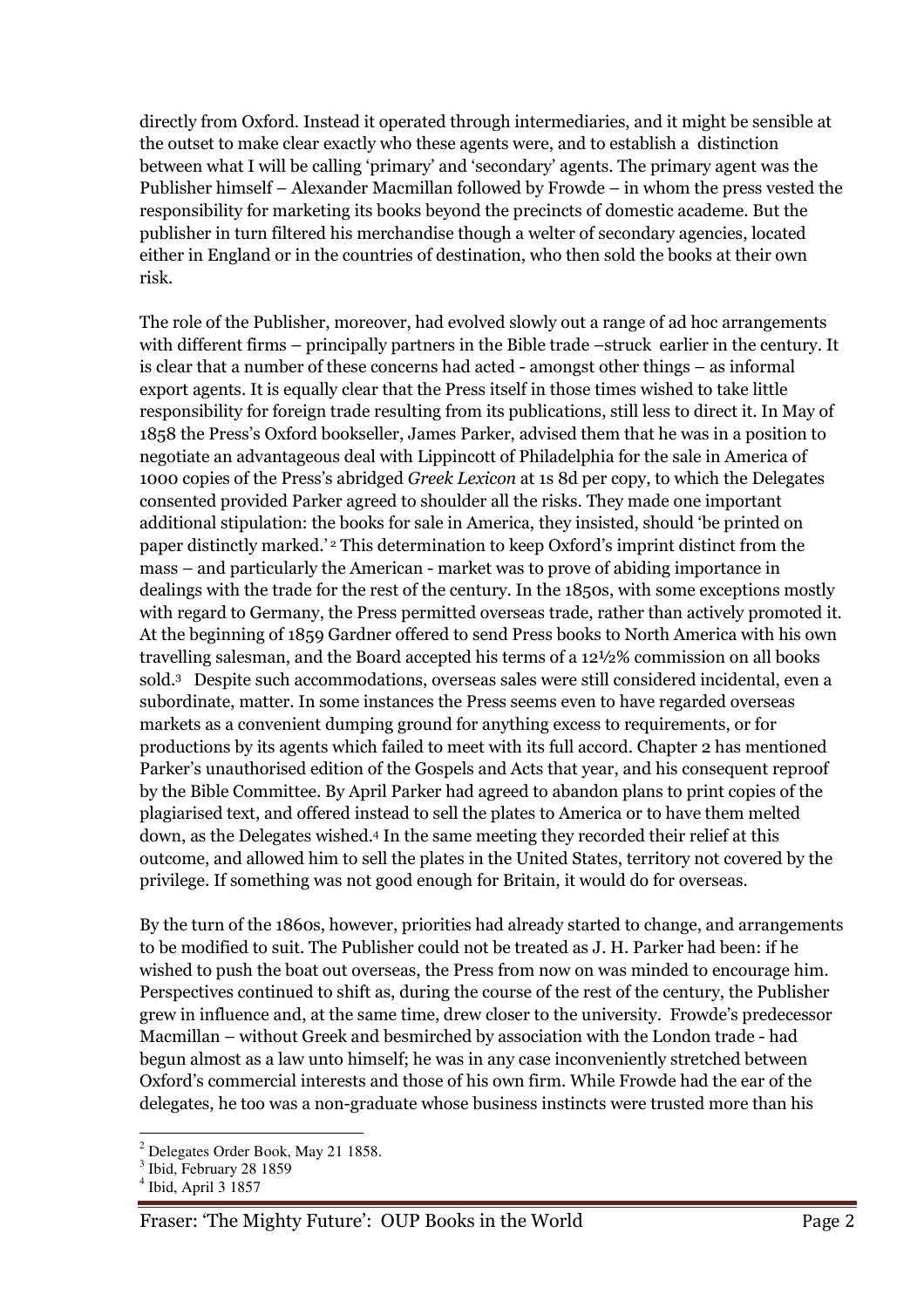overall cultural judgement. A double first and a blue, The man who took over from Frowde in the early twentieth century, Humphrey Milford, was a double first and a blue and could in contrast confidently be viewed from the very outset as an Oxford man doing Oxford's business, albeit in the vicinity of St Paul's.

Until the existence of branches, the Publisher and his agents entirely orchestrated export trade. Across the period, however, these elements in the mix were shaken and sometimes stirred. Macmillan and Co, which in 1863 had been the primary agent, had moved by the 1880s to occupying a position of being a secondary agent at Frowde's beck and call. What in summary occurred over the closing decades of the century was an outward movement whereby the Publisher acted progressively to oust his external agents, and to supplant them with Oxford's own appointees. Thereafter the branches – the logical next step - were to become, in effect, Oxford's presence in the world.

 Another strongly instrumental factor in the Press's change of attitude was the vigorous expansion of international involvement by the English and Scottish book trade in general, including Oxford's direct competitors. Such expansion proceeded apace from the early 1860s onwards, and it involved a larger number of British companies than has commonly been recognised: 'Besides Routledge, Nelson and Strahan, John Cassell was also established in New York and had opened an agency there in 1860. By the 1880s, Cassell's New York branch was independent of the British parent company and represented "T. Fisher Unwin, Heinemann and Chatto and Windus" In May 1884 Cassell also opened a branch in Melbourne, and two months later Ward and Lock sent out a "resident representative" in Australia. Two years previously Ward and Locke had opened a New York branch.'<sup>5</sup> It is clear that by the mid-1880s British publishers used a variety of methods of reaching overseas customers. Loth to get its feet wet in the first instance, the Press could not but recognize the medium to long term advantages of plunging in. The lowest level of participation consisted in the use of commercial travellers, often shared with other firms. A middle road was to operate through agents, often booksellers, some of whom were located in London whilst others operated from Calcutta, Paris or Melbourne. The highest level of participation of all, and the highest level of risk, involved the opening of overseas branches of the parent firm.

Oxford was usually reluctant to employ travellers, since they offered little control over the process. As century wore on, it therefore gravitated from the second approach towards the third. In Frowde's day the Press was still committed to the unsatisfactory compromise of the second method: that is, of acting through a welter of secondary agencies. As to exactly who these agencies were, Frowde himself enables us to be quite specific. On the first day of March 1884 Bartholemew Price asked him to supply a complete list of those on whom he had relied to sell the press's learned books abroad during the previous financial year, with a breakdown of each's share<sup>6</sup> . The detailed inventory Frowde provided in response has much to tell us about the press's exports at this particular time, and the change in attitude from midcentury<sup>7</sup> :

<sup>5</sup> Alison Rukavina , *The Development of the International Book Trade, 1870-1895, Tangled Networks*  (Basingstoke: Palgrave, 2010), p. 102, quoting James West, 'Book-Publishing 1835-1900: The Anglo-American Connection'. *Papers of the Bibliographical Society of America* 84. No. 4 (1990), p. 369.

<sup>&</sup>lt;sup>6</sup> Frowde to Price, March 1, 1884. Frowde Letter Books, Vol. 12, ff. 207-8.

<sup>&</sup>lt;sup>7</sup> Frowde to Price, March 1, 1884, Enclosure. Frowde Letter Books, Vol. 12. ff. 209-210.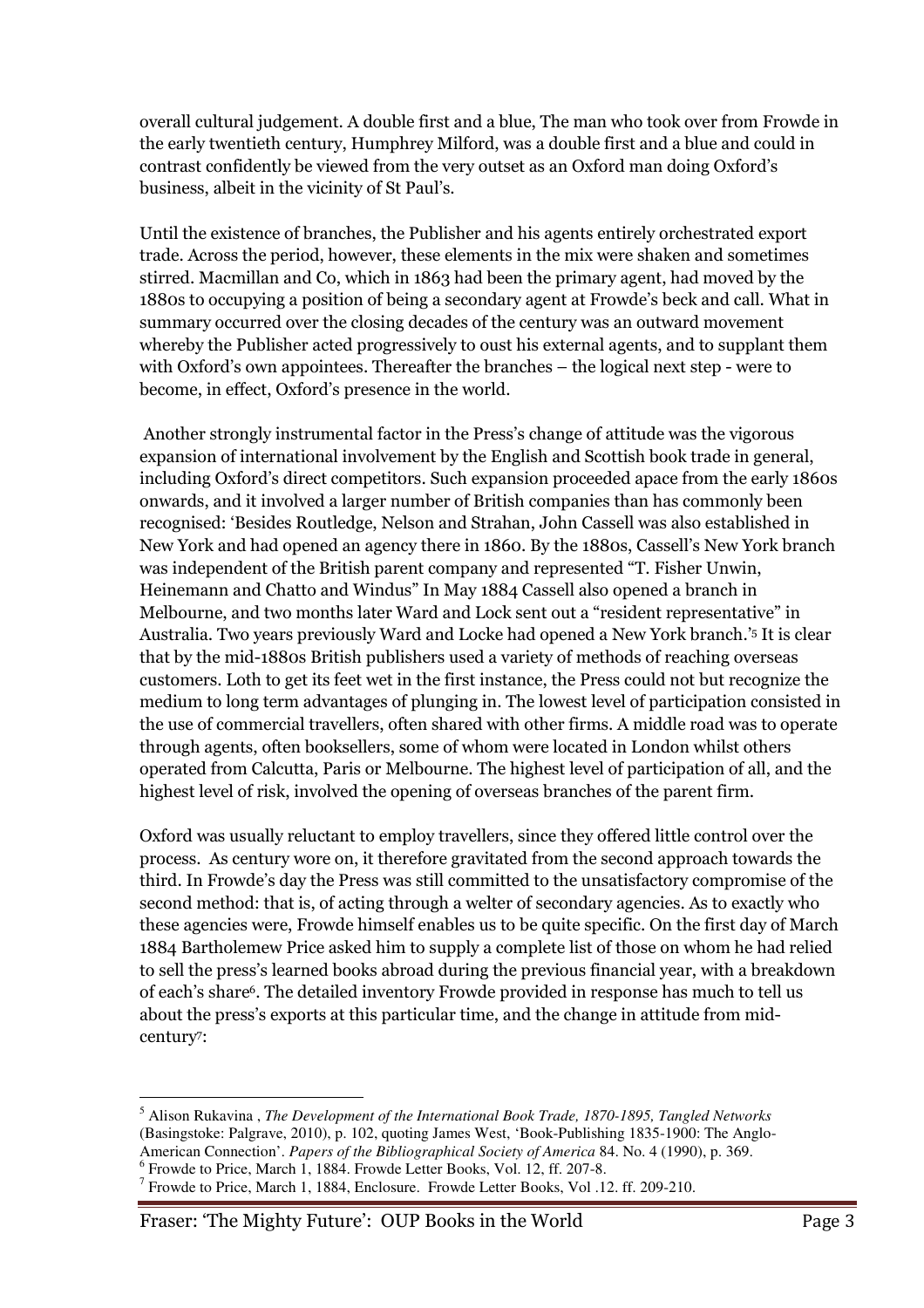[Robert, we need to make clear what these monies represented: are they money generated by sales?]

|                    |                     | Amount for Year ending<br>June 30th 1883 |                         |              |
|--------------------|---------------------|------------------------------------------|-------------------------|--------------|
|                    |                     |                                          |                         |              |
|                    |                     | £                                        | $\overline{\mathbf{S}}$ | $\mathbf d$  |
| Allen, W. H. & Co. | (for continent of   | 45                                       | 12                      | 8            |
|                    | Europe & Calcutta)  |                                          |                         |              |
| Brockhaus, J.A.    | Leipzig             | 28                                       | 17                      | 11           |
| Gladding J.        | (for M. Grassent of | 9                                        | 10                      | 8            |
|                    | Paris)              |                                          |                         |              |
| Galignani Library, | Paris               | 3                                        | 5                       | 5            |
| The                |                     |                                          |                         |              |
| Hoepli, U.         | Milan               | 11                                       | 9                       | 11           |
| Jeeta Heelis & Co. | (for Germany)       | 6                                        | 7                       | 5            |
| Kirbergen, W. H.   | Amsterdam           | 32                                       | 7                       | $\mathbf{2}$ |
| Kramers, H.A. &    | Rotterdam           | 29                                       | $\overline{2}$          | 1            |
| Son                |                     |                                          |                         |              |
| Klincksieck, C.    | Paris               | 21                                       | 9                       | 7            |
| Koller, A.         | Rotterdam           |                                          | 4                       | 10           |
| Low, Sampson &     | (General Exporters) | 147                                      | 6                       | 11           |
| Co.                |                     |                                          |                         |              |
| Macmillan & Co.    | <b>Bedford St</b>   | 69                                       | 19                      | 3            |
| Robbens, J. G.     | Rotterdam           | 10                                       | 11                      | 3            |
| Richardson & Co.   | (for continent of   | 23                                       | 9                       | 3            |
|                    | Europe & Madras)    |                                          |                         |              |
| Samson & Wallin    | Stockholm           | 19                                       | 11                      | 5            |
| Trübner & Co.      | Ludgate Hill        | 244                                      | 13                      | 3            |
| Turelmeyer, A.     | Leipzig             | 23                                       | 15                      | 6            |
| Almaraman          | Bombay              | 152                                      | $\overline{\mathbf{2}}$ | 9            |
| Sagoon & Co.       |                     |                                          |                         |              |
| Bhicoo Sazba &     | <b>Bombay</b>       | 161                                      | 15                      | 4            |
| Co.                |                     |                                          |                         |              |
| Baker, J. P. H.    | (for India)         | 30                                       | 19                      | 5            |
| Banerjee, B. & Co. | Calcutta            | 25                                       | 17                      | 8            |
| Cave, H. W. & A.   | Colombo             | 6                                        | 13                      | 11           |
| W.                 |                     |                                          |                         |              |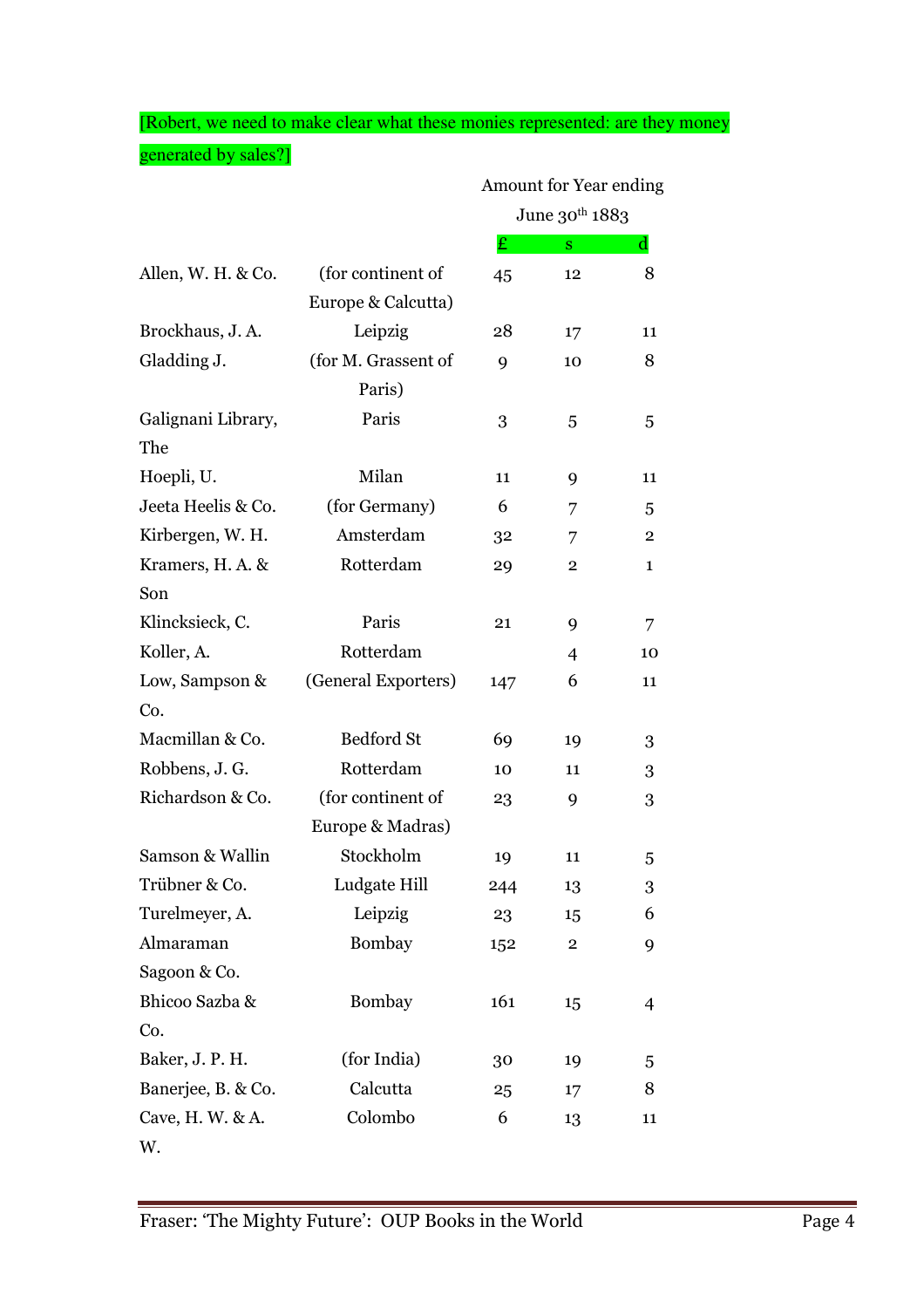| Ghosh, D. N. &<br>Co.          | Calcutta                      | 21             | 1                       | 9                       |
|--------------------------------|-------------------------------|----------------|-------------------------|-------------------------|
| Gopal, Narayan &<br>Co.        | Bombay                        | 21             | $\mathbf{1}$            | 7                       |
| King, $H. J. \&$ Co.           | (for India)                   | 54             | 3                       | 6                       |
| Kelly & Walsh                  | Shanghai                      | $\overline{2}$ | 16                      | 3                       |
| Lyon. J. & Co.                 | Calcutta                      | 65             | 11                      | 7                       |
| Thacker W. & Co.               | Calcutta & Bombay             | 197            | 9                       | 7                       |
| Copland, J. P.                 | (for Ontario, New<br>Zealand) | 26             | $\overline{2}$          | 9                       |
| <b>Edwards Dunlop</b><br>& Co. | Sydney                        | 26             | $\overline{2}$          | 9                       |
| Holworthy, J. M.<br>& Co.      | Melbourne & Sydney            | 22             | 5                       | 11                      |
| Mullen, S.                     | Melbourne                     | 98             | $\mathbf{1}$            | 9                       |
| Robertson G. &<br>Co. Limited  | Melbourne                     | 334            | 11                      | $\overline{\mathbf{2}}$ |
| Rigby, W.O.                    | Adelaide                      | 31             | $\overline{\mathbf{2}}$ | 10                      |
| Wigg E. & Son                  | Adelaide                      | 10             | 7                       | 11                      |
| Whitcombe &                    | Christchurch                  | 26             | 14                      | 11                      |
| Tombs                          |                               |                |                         |                         |
| Campbell, J. &<br>Son          | Toronto                       | 20             | 9                       | $\overline{\mathbf{c}}$ |
| Copp Clark & Co.               | Toronto                       | 5              | $\mathbf{1}$            | $\overline{4}$          |
| Carswell, R.                   | Toronto                       | 24             | 6                       | $\overline{4}$          |
| Dawson W. &                    | (for Canada & New             | 23             | 9                       | 6                       |
| Sons                           | Zealand)                      |                |                         |                         |
| Dawson Bros                    | Montreal                      | $\overline{2}$ | 8                       | 10                      |
| Gage W. J. & Co.               | Toronto                       | 22             | 5                       | 9                       |
| Stevens, B. J.                 | (for American<br>Libraries)   | 80             | $\mathbf{1}$            | 6                       |
| Darter Bros &<br>Walton        | Cape Town                     | 40             | 4                       | $\mathbf{1}$            |
|                                |                               |                |                         |                         |
| Davis, P. & Son<br>Juta, J.C.  | Maritzburg<br>Cape Town       | 3              | 12                      | 3                       |
|                                |                               | 98             | 11                      | 5                       |

Fraser: 'The Mighty Future': OUP Books in the World Page 5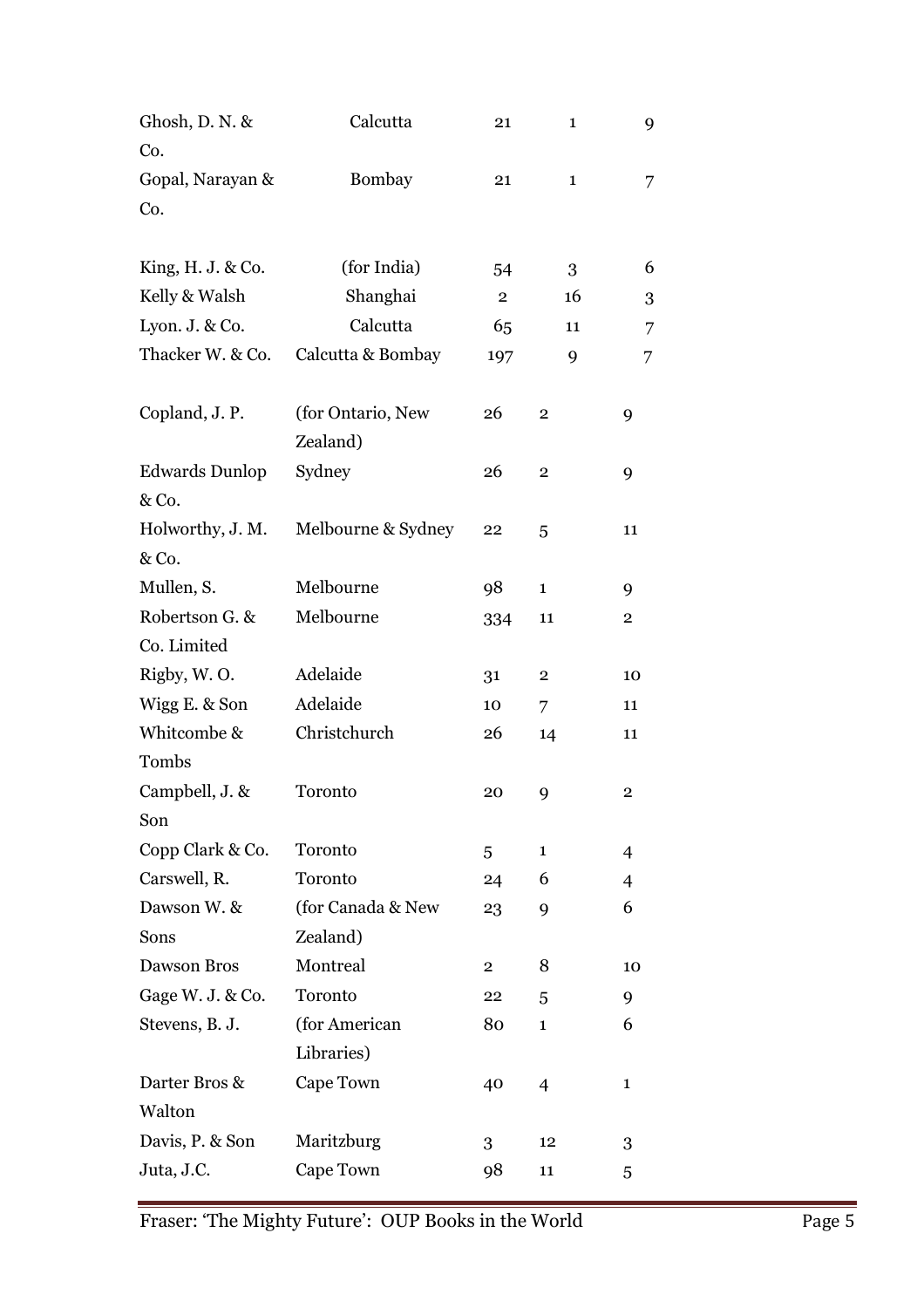The spread here is instructive and, for the latter part of our period at least, fairly characteristic of Oxford's international reach. First there were home-located agencies or 'customers' who sold all over the world. By 1883 it is interesting to see Macmillans themselves listed amongst these, with a reasonable but far from overwhelming share of the trade. They were however surpassed by both Trubners with a share four times, and Sampson and Low with a share twice, as large. Then there were agencies located overseas responsible for distribution over a wide surrounding geographical area. Thacker and Spink, for example, were prominently placed in the Indian trade, and in addition to their offices in Calcutta and Bombay they also maintained a headquarters in London8. Like Trubners and Macmillans they were also publishers in their own right. In terms of annual turnover, this expatriate firm was closely followed by two Bombay booksellers under indigenous management: Almaran and Sagoon and Bhico Sanzha. B.J. Stevens evidently covered much of the American market, and Robertson of Melbourne much of Australia.

Thirdly there were smaller concerns that supplied more confined, by and large national, clusters of consumers. Three c's - Campbells, Copp Clark and Carswell - had scooped up much of the Canadian trade, and Darker and Watson and J.C. Juta shared the South African. Brockhaus and Turelmeyer covered Germany between then, whilst Hoepli serviced Italy, and The Galignani Library supplied France.

 A note of caution, however, has to be sounded. Bibles seem to have been excluded from this particular breakdown, as do schoolbooks, and both the volume of trade and the geographical spread are impressively wider than they would have been earlier in the century. The modes of operation however seem to be fairly typical for the period as a whole: a mixture of London firms, regional cartels and neighbourhood booksellers. The following questions thus arise: how had this impressive network of intermediaries and miscellaneous contacts been built up over time, and why was Oxford ultimately to experience a need to disturb it? To address the first of these queries, we must go back to the beginning of the century and commence where Oxford's overseas traffic itself began: with sales of the Bible.

# An Army on the March

Oxford Bibles had almost certainly found their way overseas since they started to be printed, but in the luggage of individual travellers, whether acquired as single copies for private devotion, or in bulk for churches or schools. By 1799, however, Oxford was already producing editions of Holy Writ specifically for the use of the oldest established of the missionary societies, The Society for Promoting Christian Knowledge<sup>9</sup> . The full professionalization of this process began intensively with the evangelical revival of the early decades of the nineteenth century, a development much aided by the almost contemporaneous arrival of stereotype and

 $\overline{a}$ <sup>8</sup> For a succinct summary of Thacker and Spink's Calcutta and London businesses, see Victoria Condie, 'Thacker, Spink and Company: Bookselling and Publishing in Nineteenth-Century Calcutta', in Robert Fraser and Mary Hammond eds. *Books Without Borders* (Palgrave, 2008), *Volume 2; Perspectives from South Asia,* 112-124.

<sup>9</sup> Leslie Howsam, *Cheap Bibles: Nineteenth Century Publishing And the British and Foreign Bible Society* (Cambridge University Press, 1991), 12.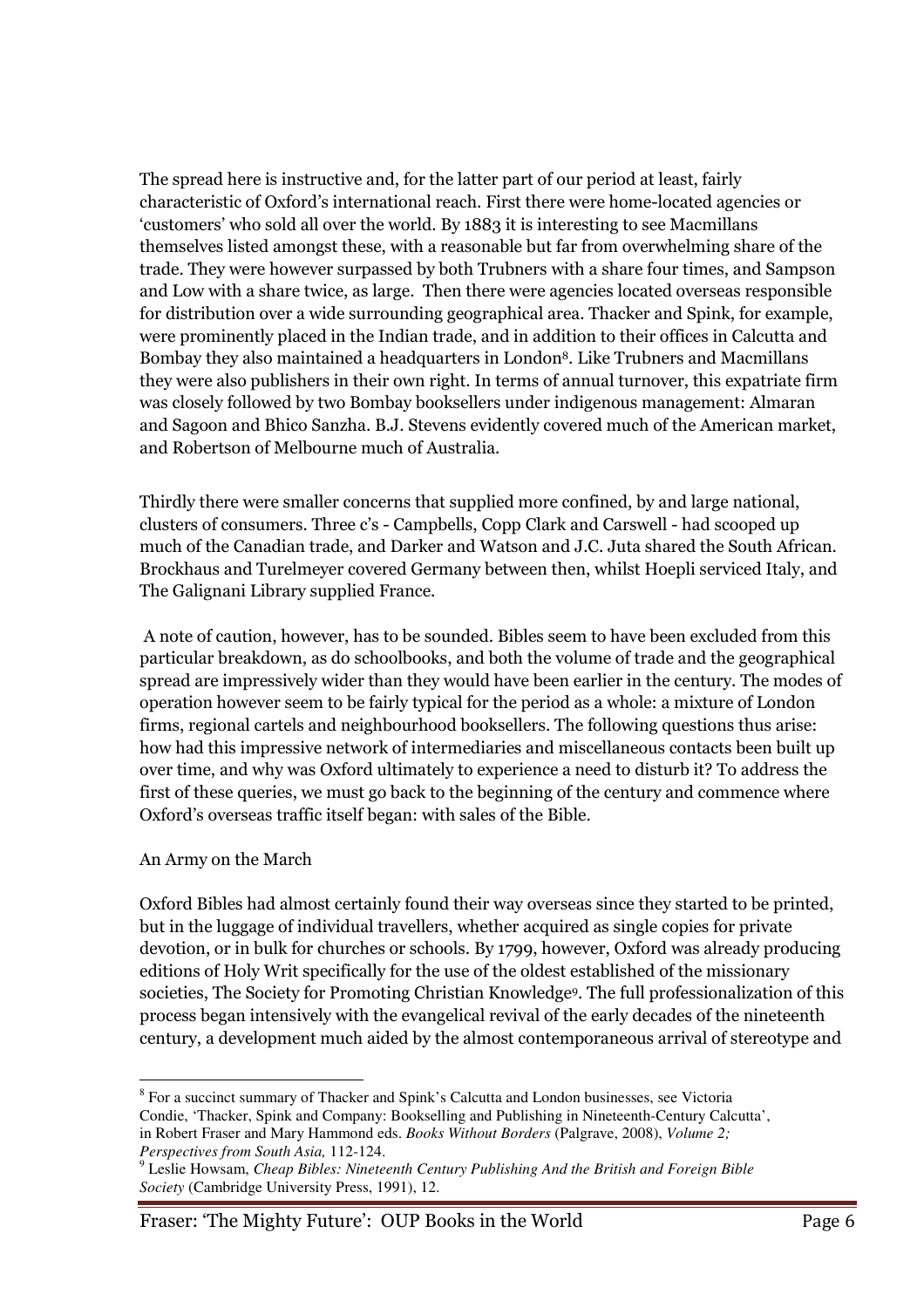lithographic printing. The introduction of the first of these new technologies by the Cambridge University Press in February 1804 initially caused some concern in Oxford. In May of the following year the Delegates approved an investment in the new technique, and by 1808 they were negotiating with the SPCK over the printing of Welsh bibles by stereographic plates, agreeing that no more should be charged for such books than for those produced by 'the common Mode of printing'.10 From 1810 onwards the Delegates approved the use with discretion of the still relatively new technique of lithography to increase the attractiveness of Oxford Bibles in an expanding market, both at home and overseas. A further unwelcome source of competition for both university presses, and a stimulus to further effort, was an influx of Bibles and Prayer Books from Scotland<sup>11</sup>. The admonition of Psalm Nineteen, Verse Four – 'Their sound is gone out into all lands: and their words to the end of the world' – were now being taken with solemn literalness by founders of newly founded missionary societies reflecting every shade of Protestant opinion from the austere dutifulness of the Baptist Missionary Society to the ritualism of the Anglican Society for the Propagation of the Gospel [David McK suggests that the ASPG became more ritualistic rather later on] . In 1844 Pope Gregory XVI was regretfully to note that bible societies 'were first established in England and have spread far and wide so that we now see them as an army on the march, conspiring to publish in great numbers copies of the books of divine Scripture'.

 By far the most successful regiment in this army, in scale and reach, was the Anglican (though ecumenically-minded) British and Foreign Bible Society, founded in 1804 (the very year stereotype made its presence felt in a major bible press) with the express purpose of distributing Holy Writ as widely inexpensively as possible, at home and overseas. Known universally as 'The Bible Society', it first approached the press in March 1810 with a request for 10,000 copies of the Nonpareil 24mo Bible, specially to be printed for them by Dawson and Bensley with the Delegates' express permission to add 'below the usual imprint the Words 'printed for the British and Foreign Bible Society'12 The resistance of the Roman church served as a further spur to the Society's activity, since it thenceforth regarded itself as possessing a special responsibility to convey the scriptures in European languages across Catholic Europe. The Society so organised its finances that proceeds from the domestic sale of Bibles financed the publication of Bibles for distribution abroad13. The BFBS plied its wares in every continent: within a century it was to sell or distribute worldwide some seventy-five million copies.

 In Britain itself the general aim of all of these proselytising organizations, much abetted by the rise in literacy during the century, was to ensure the presence of holy writ in every home; overseas it was to translate the scriptures into hundreds of vernaculars that so far possessed no translation. The mode of transmission varied, though the Bible Society favoured a colportage system of travelling representatives or 'reps' like George Borrow. Whatever their doctrinal complexion or methods, however, all such organizations were - as far as English was concerned - dependent until 1881 on the King James version of 1611, the prerogative for printing which without notes was confined to the university presses of Oxford and Cambridge and the Queen's Printer. When in the 1870s the committee responsible for preparing the

 $\overline{a}$ <sup>10</sup> Delegates Order Book for 19 March 1808, f.249.

<sup>&</sup>lt;sup>11</sup> For Scottish competition, see particularly Delegates Order Book for October 27, 1815 (f.56) and July 5, 1816 (f.66)

<sup>&</sup>lt;sup>12</sup> Delegates Order Book for 2 March 1810, f.289.

 $^{13}$  Howsam, 35.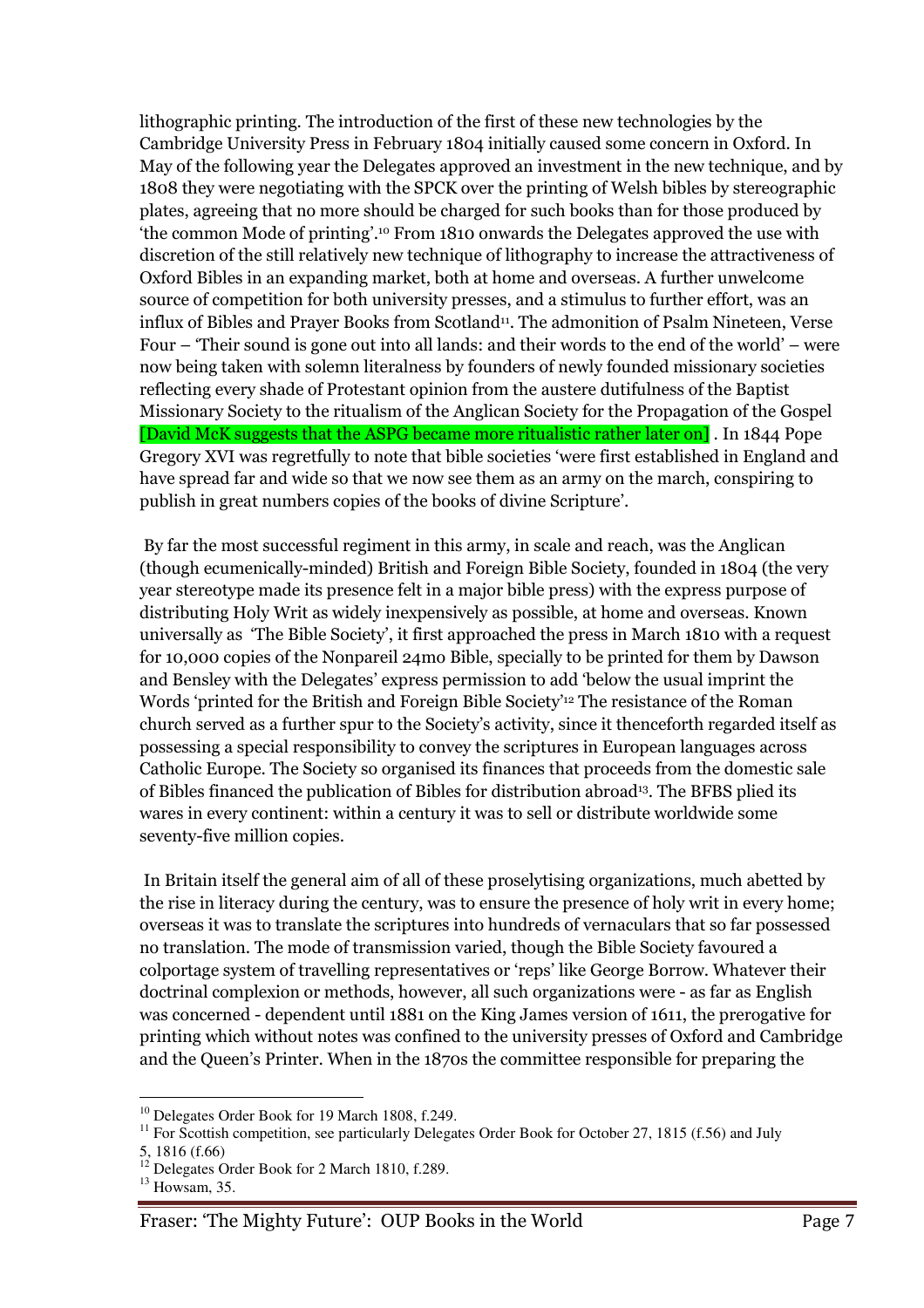Revised Version started work, they were approached by the university presses who agreed to subsidize the project in exchange for an exclusive right to publish<sup>14</sup>. Under this arrangement the Revised New Testament appeared to international éclat in 1881, and the Old four years later.

There had been an impressive growth in Oxford's Bible sales during the middle decades of the century, amounting to a three-fold increase between 1831 and 1881.15 It is clear that a high proportion of these books found their way overseas, either by trade with continental and colonial booksellers or more usually through the Missionary Societies. In the years 1837-47, the Bible Society alone took 53.6% of the 2,612,730 bibles produced by the Press; by 1865 the proportion had reached two-thirds.16 Over the same period the proportion of the Society's books going overseas increased eightfold from two to sixteen per cent 17The growth continued up to the end of our period; in June 1894 Frowde calculated that the Society's Estimated Annual Order was "£888.14.2 in excess of last year". 18

It is important, however, not exaggerate this mutual dependence. The law gave the cum privilegio publishers no advantage when it came to translations other than into English or Welsh. The prime overseas destinations of Oxford bibles purchased or commissioned by the Bible Society were thus English-speaking colonies such as Australia and New Zealand [and South Africa?] , which were also important markets for hymnbooks. Oxford also occasionally supplied bibles in European languages: in 1872 they printed J.F. Ostervald's translation of La Sainte Bible for the Bible Society, and three years later a revision of it for the SPCK. They also printed the Gospels in German19. When it came to translations into non-European vernaculars, however, Oxford hardly featured on the wider scene. Indeed all the evidence suggests that the societies, resentful of the stranglehold exercised over English, tended to look elsewhere for such purposes. The understandable tendency of the Bible Society, for example, was to print *in situ*; Danish translations in Copenhagen or Stavanger, Hungarian in Budapest; Chinese in Shanghai. The Spanish translation of The New Testament that Borrow was so energetically pushing in Iberia in the 1840s was printed for him in Madrid. A consultation of Darlow and Moule's 1903-11 centenary compendium of editions and translations of bibles held in the Society' library is illuminating in this regard. In volume one covering Bibles in the English tongue, the Press makes an appearance on nearly every page: in the later volumes covering its worldwide distribution via a myriad of vernaculars, it is almost absent. A rare exception is the Malagasy New Testament for which, as Frowde informed Price in 1883, an order of 50,000 had just been received.

 America was a case apart. Here the missionary societies, with the exception of the SPCK, regarded themselves as possessing no special remit; for obvious reasons, however, demand was strong. Nor did resistance to British cultural authority where it occurred entail any corresponding suspicion of the Authorised Version of the scriptures. When, in the opening year of the War of Independence, Nathan Hale, the country's first paid-up spy and martyr for

 $\overline{a}$ <sup>14</sup> The New Testament of Our Lord Jesus Christ Translated out of the Greek. Being the Version Set *Forth AD 1611 compared with the most ancient authorities and revised* (Oxford University Press, 1881), p.xiii.

<sup>&</sup>lt;sup>15</sup> See Chapter 00 (Amy Flanders).

<sup>16</sup> Howsam, p. 118.

<sup>17</sup> Howsam, p. 210.

<sup>&</sup>lt;sup>18</sup> Frowde to Gell, June 19, 1894, Frowde Letter Books, f.27, Vol 34, f. 27.

 $19$  Darlow and Moule, vol. 3.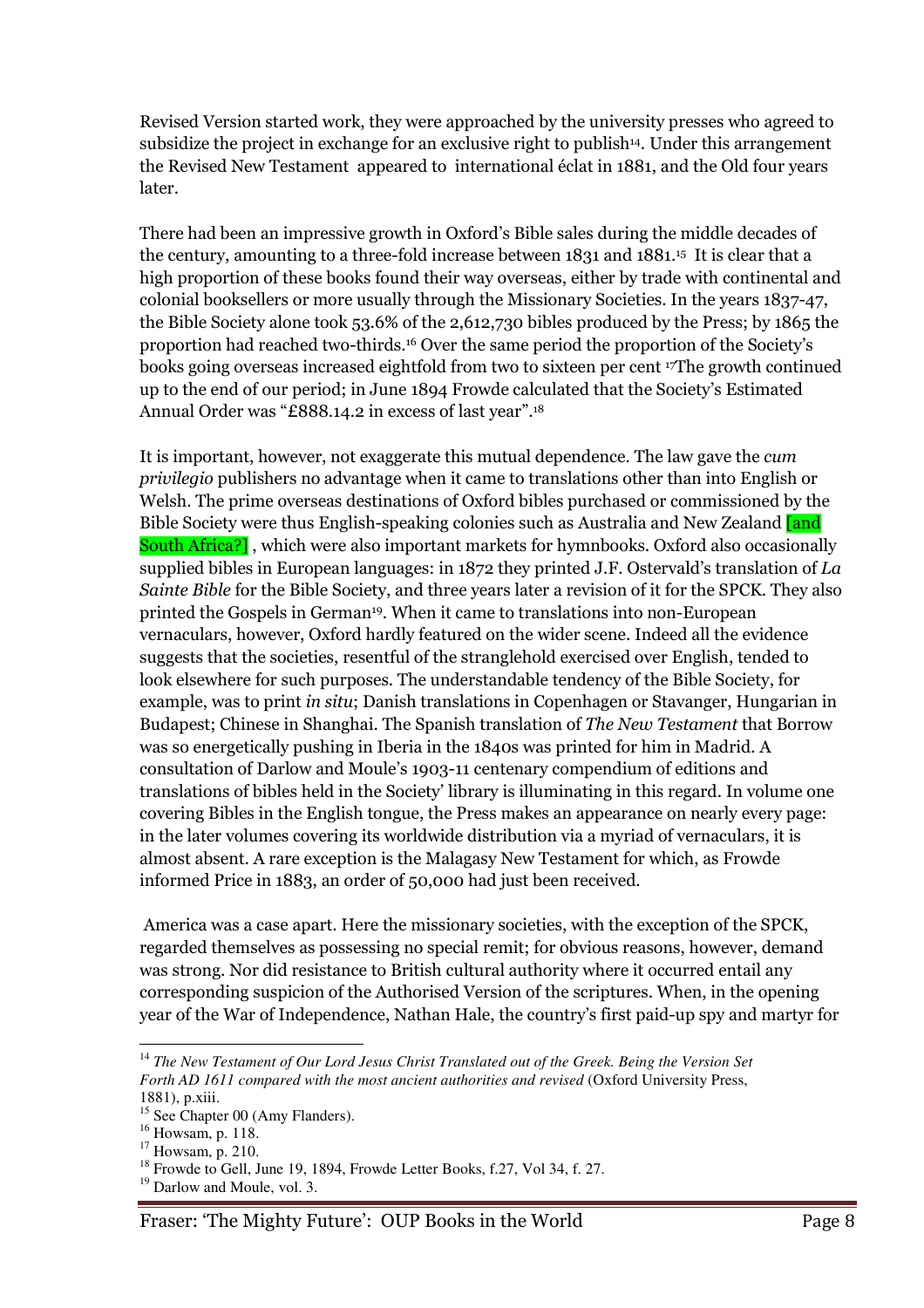the national cause, was arraigned in New York and prepared for execution by hanging, two items were found about his person: his Yale graduation certificate for the Class of 1793 and a copy of the King James Bible. The cachet of such imported bibles continued for a century and more. On 4 March 1861, at the beginning of his first term office, and when the imminent civil war had delayed the arrival of his personal effects including his family Bible, Abraham Lincoln chose a Bible printed in Oxford in 1853 on which to be sworn in. On January 20, 2009, when Barrack Obama's inauguration proceeded in the full glare of international publicity, the new President's right hand rested by his own wish on the Oxford Bible Lincoln had once used.<sup>20</sup> The cadences of the Authorised Version, moreover, roll across American religious and secular literature from The Book of Mormon (1830) to Moby Dick (1850). When Joseph Smith dictated his "parallel" volume" to the Christian scriptures, he claimed to be translating from certain lost "plates of Lehi", yet the resulting foundation text of the Church of Jesus Christ of the Latter-day Saints is impure Jacobean pastiche. And when in 1875 Mary Baker Eddy first published that classic of spiritual optimism Science and Health with a Key to the Scriptures, it was overwhelmingly the King James Version that she quoted and claimed to have unlocked. The specific connection with Oxford was re-enforced after 1894 when the Press, realising that her book was boosting the sales of their own Bibles, made the then unusual concession of sending  $\sqrt{\text{selling?}}$  – or was it a gift? her consignments of Oxford India paper on which to print several subsequent editions.<sup>21</sup>



 $\overline{a}$ 

Plate 15.1: The 'Lincoln Bible' printed in Oxford in 1853.

But if it was easy to preserve the authority of a privileged text, it was far more difficult thus far away to reserve the trade. A special challenge was presented by unauthorised publishing

 $20$  On the day prior to Obama's inauguration, CBS news carried an interview with a curator at the Library of Congress in which the "Lincoln Bible" is shown in close shot, its title page with the Press's imprimatur clearly visible. http://www.cbsnews.com/video/watch/?id=4736915n&tag=related; photovideo.

<sup>21</sup> William Dana Orcott, *Mary Baker Eddy and Her Books* (Boston; Christian Science Publishing Society, 1950), pp. 64-5.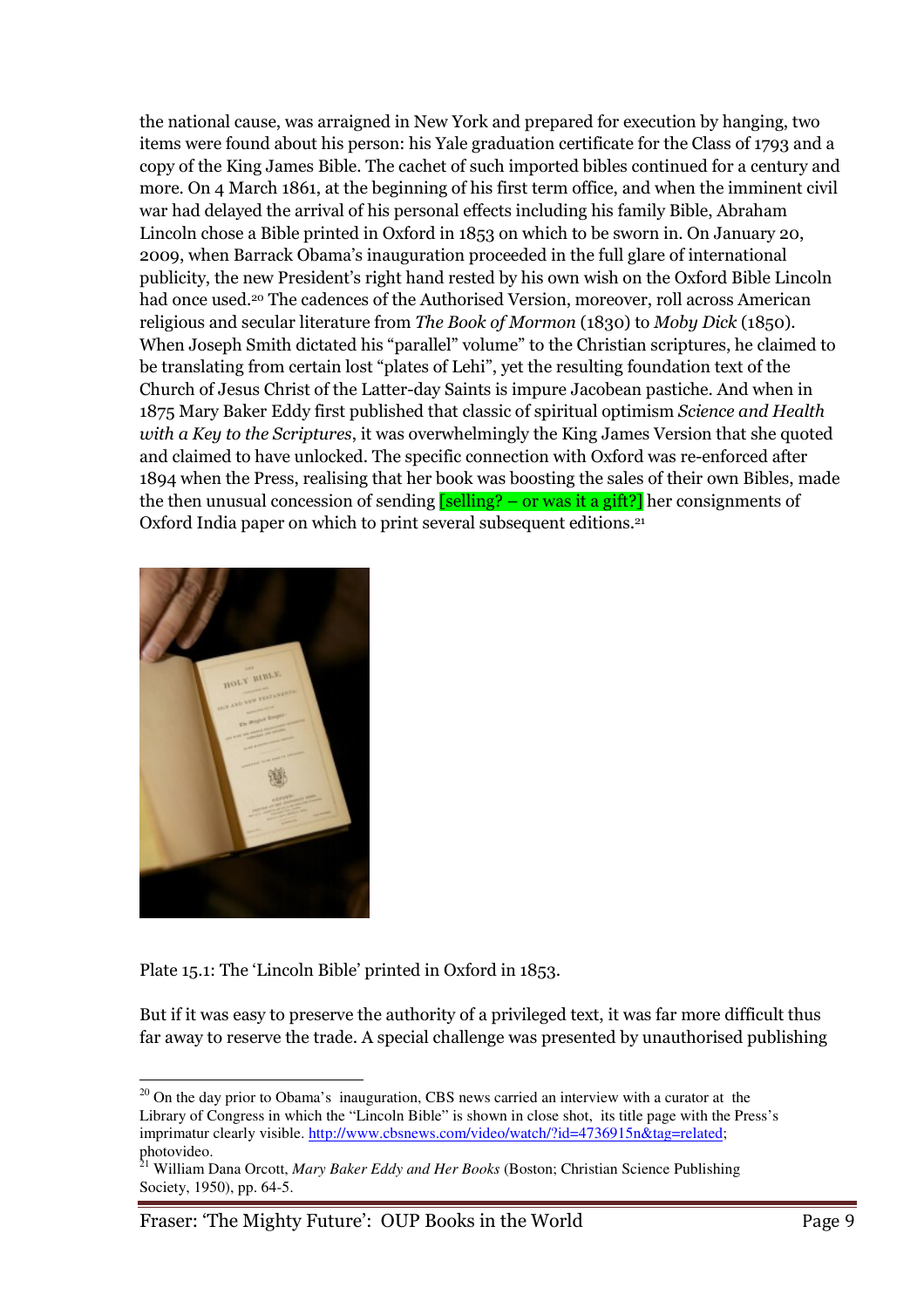of the King James text, besides which Oxford had to compete with the legitimate products of the American Bible Society. The difficulty experienced in controlling the proliferation of unauthorised copies was vividly illustrated by the publication of the revised New Testament in 1881. This was clearly planned as major international event, with press notices being placed in French, Belgian, German, Australian and three New York newspapers. From the outset transatlantic participation was invited through the appointment of an American translation committee under the Swiss-born Protestant theologian Philip Schaff. This advised on successive drafts and where, after eighteen months of vigorous correspondence, the two committees failed to agree, the American variants were recorded in an appendix. The mood of these contributions is easy to discern, being egalitarian, academically rigorous and less attached to wordings surviving from the AV. The evangelists are stripped of their titles as Saints, and Paul of his as an Apostle. "Testament" becomes "Covenant", "palace" becomes "praetorium", and the Dickensian sounding "victuals" turn into prosaic "provisions". The Americans also insisted - quite rightly as it happens - that the Epistle to the Hebrews should no longer spuriously be attributed to the **[deconsecrated - 'demoted' perhaps?]** Paul<sup>22</sup>. All of these changes were incorporated into the main text of the American Standard Version of 1901. [David KcKitterick pointed out that CUP played a part in this process.]

 Frowde had arranged for a special consignment to be sent [across to New York by steamship on May 9, including a quarter of a million copies of the pocket-sized 32mo cloth edition in nonpareil type<sup>23</sup>. ] On the ship's arrival, crowds at the dockside anticipated this textual revelation as eagerly as in 1840 they had awaited news of the fate of Little Nell. Within two days of disembarkation a pirated edition was on sale in the streets. The Chicago Times reproduced the Gospels, Acts and the Epistle to the Romans on the 22nd. Though the inadequacy of international copyright law doubtless played some part in this debacle, the unsatisfactory nature of trading from a distance was partly responsible for Frowde's decision in 1896 that the press should set up its own American branch.

An interim solution to these difficulties was to work through a single agent, Thomas Nelson and Sons of Edinburgh, who from 1881 enjoyed exclusive rights for the sale of Oxford Bibles and Prayer books throughout the United States, a function they fulfilled with varying success for fourteen fraught years. Oxford initially reposed some trust in this firm, which had started out in Scotland in the late eighteenth century as purveyors of religious literature, and which maintained a full complement of travelling reps worldwide. Initially too Nelsons were to assist with the printing of the Revised New Testament, a consignment of the brevier edition of which, intended for the American market, was to be run off by them in Edinburgh.

 But from the beginning there were problems. The professional culture of Nelsons was very different from Oxford's - more egalitarian and more plainspoken - and complaints about the terms allowed by the Delegates were frequently voiced, as they were always to be in circumstances where Oxford employed another publisher as its agent. Through Frowde's early letter books it is possible to trace a rising tide of irritation with this intractable partner24. Problems arose in the very first year of the agency when an insufficient demand for brevier testaments in the United States caused the press abruptly to cancel their print order with Edinburgh with effect from July 21, leaving Nelsons with a large batch of unwanted

 $22$  Revised New Testament, pp. 595 sqq.

 $^{23}$  Frowde Letter Books, Volume 5, f. 153.

<sup>&</sup>lt;sup>24</sup> See especially Volume 10, ff. 315, 333, 416,441.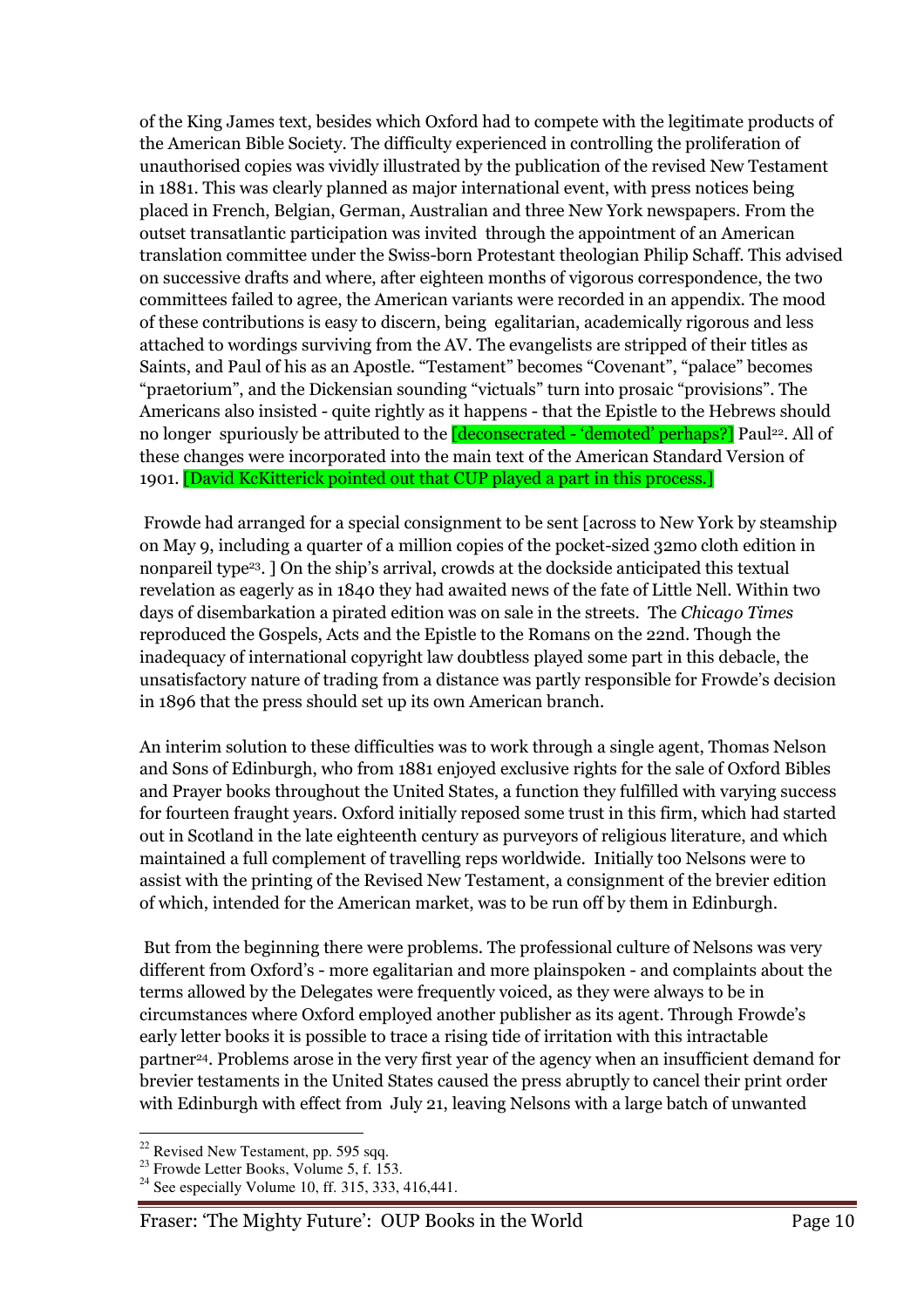paper on their hands which they had already bought in for the purpose and, for which they were minded to claim against Oxford to the tune of £9,811. 4s. 2d. For the following two years the dispute rumbled on, with Nelsons sometimes claiming that they could find a use for the paper themselves, sometimes that they could not. By March 1883, despite a diplomatic visit by Frowde to Nelsons' Parkside works, and despite a payment made in good faith to Nelsons of £196 towards their supposed financial loss, the dispute was yet to be settled<sup>25</sup>. A second dispute arose from the commercial terms of the agency itself, and in particular from the stage of each transaction at which Nelsons was supposed to pay the press for books received, or indeed what the term "received" could be said to imply. Later in 1883, Frowde was complaining that of 400,000 nonpareil 32mo testaments ordered by Nelsons, 290,934 had been delivered to Edinburgh, whilst a mere 61,351 had cleared the New York customs house; in the meantime Nelsons had only paid for 229, 583. It was much the same story with the less popular brevier edition, 117, 000 of which had been ordered, 123,239 dispatched (the excess of 117,000 being an error), a mere 48,683 having passed the customs house, and 74,556 paid for.

The ill feeling between these two great publishing enterprises **David McKitterick naturally** asks for CUP to be included in this and refers to his work on CUP] continued at a subdued pitch, with occasional flashes of temper on both sides, for a further eleven years. A tetchy letter from Frowde to Nelson's American manager in February 1894 conveys something of the recurrent mood. A consignment of bibles that has reached New York is being placed 'on this side of the American custom house, but within Nelson's reach if they should require them', the purpose being to ensure Nelsons pay the freight<sup>26</sup>. Very late in the day, in 1895, Nelsons' request for more favourable terms for their troubled agency was abruptly turned down. Scrutiny of the Bible files in the Nelsons archive in Edinburgh confirms that the a legacy of bad blood between the two firms persisted at least as late as 1911, long after the agency as such had ceased, with tetchy complaints being made at the Nelsons end as to 'the fierce competition and grasping over every line worth having' that had been 'the long existing policy of the Oxford Press.'27 When references to Oxford occur in Nelsons' ledgers in the new century, it is to the freshly founded New York branch acting as agents for Nelsons' own books<sup>28</sup>

# The Empire of Learning

To a certain extent the history of the sales of the press's learned books overseas ran parallel with its experience on the Bible side, illustrating analogous tensions and dilemmas: over control of the trade, for example, or over copyright. Right from the beginning, however, there were important differences. Learned books represented a thinner slice of the cake – 7.78% of the press's total output in 1890 as compared with 19.34 % - and they were also less lucrative, with an overall profit margin of 10.98% as opposed to 25.82%.<sup>29</sup> But what they lacked in profitability they more than made up for in prestige. The reputation and self-esteem, both of individual authors and of the press collectively, depended on them. Besides, although the

 $\overline{a}$  $25$  Frowde to Price, 2 March 1883. Frowde Letter Book Volume 10, f.315.

<sup>26</sup> Frowde to Nelsons, August 10, 1894, Letter Books Volume 34, f. 142.

<sup>&</sup>lt;sup>27</sup> Allen to Brown 22 November, 1911, Nelson Archive, Edinburgh University Library Gen.1728.37.466

<sup>&</sup>lt;sup>28</sup> In 1907, for example, OUP New York took \$141. 19s. 9d. worth of items on Nelsons list. Export Ledger 1907-9, Nelson Archive, Edinburgh University Library Gen.1728.3.17

 $\frac{29}{29}$  Consolidated accounts for 1890.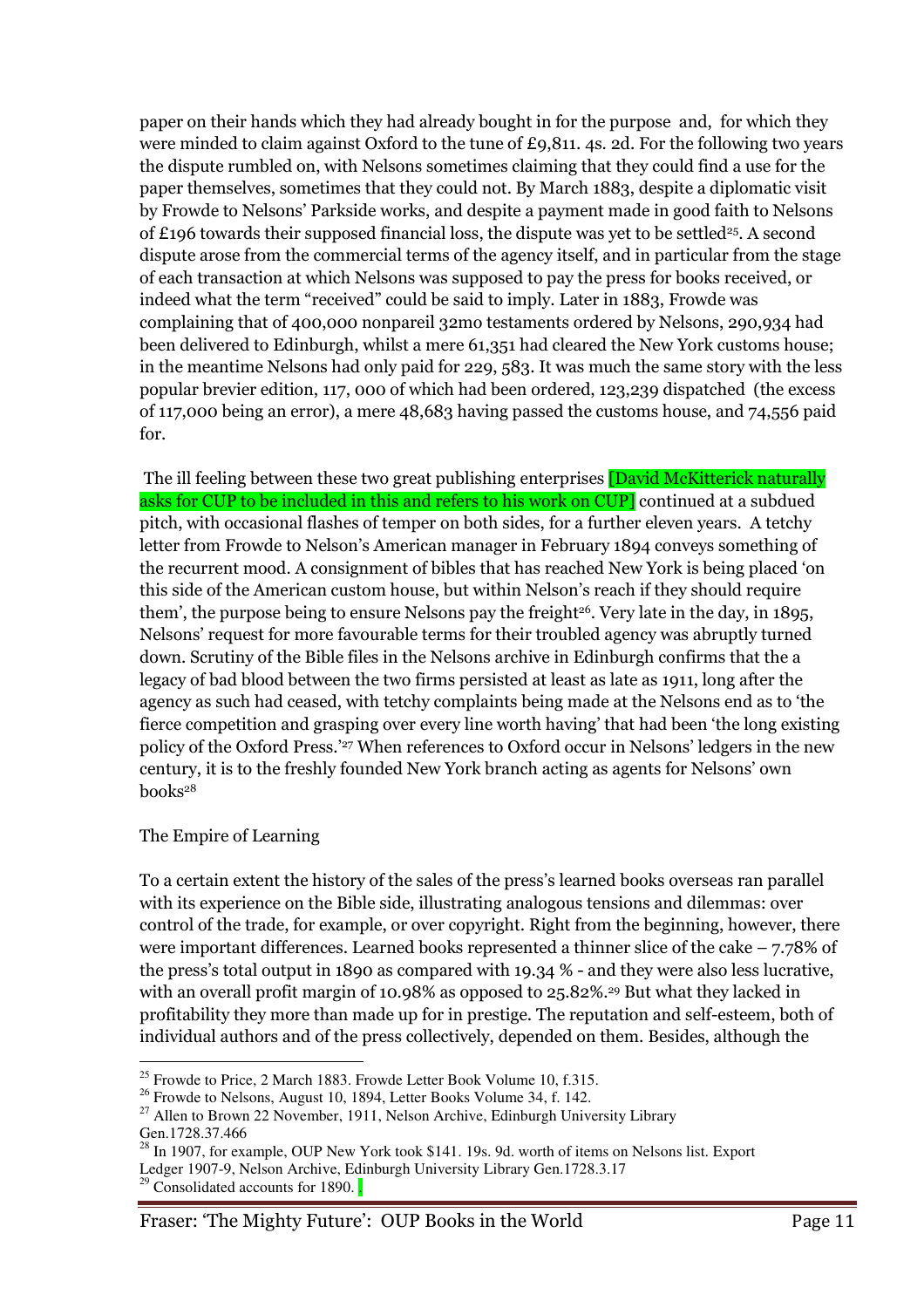Bible still provided much of the press's bread-and-butter, the Delegates had frequently been connected to the Learned Side in their capacity as authors or editors, and during the second half of the century this fact alone gave them a vested interest in sales. On the bible side the tensions that arose were normally between the Publisher and his agents. On the learned side these were often complicated by additional conflicts between the Publisher located in London and the Secretary with his remit to represent the Delegates and the overall will of the press in Oxford. The thrust in exports suggested by Frowde's list of 1883 was a reflection partly of the increased speed of international communication and partly, as Rukavini's survey suggests, of the expansive dynamics of the book trade in general. But the shape that his thrust assumed in Oxford's case also came to reflect the personalities - and the interpersonal relationships - of successive Publishers and Secretaries as they came and went, in sickness or in health.

 As Frowde's inventory has already shown us, by the fourth quarter of the century Oxford books were reaching **[most – 'many'?** Not much of a presence in Africa, S. America or much of Asia] parts of the globe, and learned titles were bought wherever there were students, teachers and colleges to acquire them. Prior to this period, however, not all of these regions were held in equal esteem in Oxford. In the middle years of the century it is clear that one or two markets were regarded more favourably than others: namely - especially in the earlier part of the period – Germany and – with increasing insistence as the century wore on – the United States.

By the turn of the nineteenth century Germany, and to a lesser extent Holland *[though*] Holland had been a principal publisher of classics in earlier centuries], were seen as Meccas of classical scholarship, and no effort was spared to cultivate German institutions, to sign up German classicists as authors, or to place monographs on German shelves.30 Links with German and Dutch institutions were already well advanced by 1830, thanks largely to the persistence of the indefatigable Thomas Gaisford responsible, in his double capacity as Professor of Greek and long time Delegate to the Press, for securing several key works from German scholars: the later volumes of the Daniel Wyttenbach's Plutarch (with which Gaisford himself assisted after a fire in Wyttenbach's library)31; the Plotinus of F. Creuzer and G. H. Moser (1835), and a reprint of Immanuel Bekker's Aristotle (1837). It was Gaisford's initiative too that the Press had to thank for signing up the magisterial Wilhelm Dindorf to edit Homer, the scholia on the Odyssey, the Venice scholia on the Iliad, the Greek dramatists and in 1851, four years before Gaisford's death, a much-praised annotated Demosthenes. Gaisford was a dour man, but his achievement was a remarkable instance of what nowadays would be called networking. Nor did he let the crossover between his various roles – as Dean, scholar, delegate and friend – inhibit him. The relationships he fostered were professional and privately warm; soon Dindorf felt comfortable enough to write personally to the Delegates in German, his letters being respectfully read out at their meetings, then transcribed into the Orders. Gaisford's attitude to the German market was both entrepreneurial and pro-active, though not without the occasional conflict of interest. When advantageous, he was even prepared within a couple of years to re-issue an Oxford text of his own - such as the Stobaeus he edited for the press in 1822 - under a distinct continental imprint – in this case 'Lipsiae in bibliopolio Kuehniano' - so as to ensure its presence in German academic circles.

<sup>&</sup>lt;sup>30</sup> See Chapter 00.

 $31$  For the Press in relation to Wyttenbach's Plutarch, see Delegates Orders for Meeting of December 13, 1816, with Gaisford naturally attending.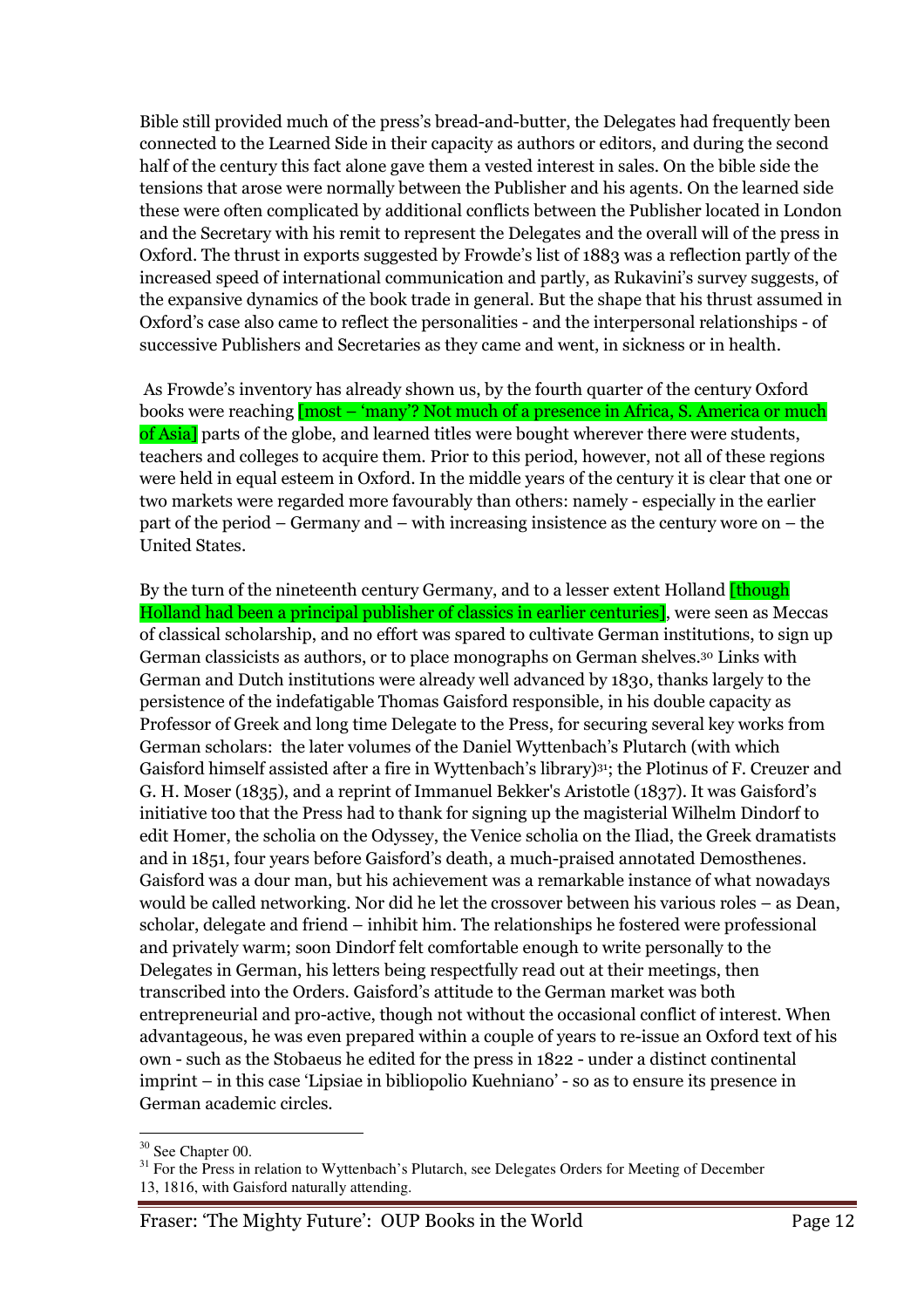Bartholomew Price too had enjoyed something of the same freedom and versatility. With the proliferation of the Press's activities, and the diversification of its markets, however, such individual freedom of action became, as the century advanced, more and more restricted. What in the 1830s could safely be left to the energy and curiosity of well-placed dons came to seem by mid-century a field for appropriate central organization. This is true of no aspect of the press's work so much as its relations with overseas, which were from the 1860s on increasingly conducted from London. As we have already seen at mid-century, both Parker and Gardiner had made half-hearted attempts, with the grudging blessing of the Delegates, to sell books in America; there is some additional evidence that Parkers had then acted as intermediaries with Paris booksellers<sup>32</sup>. From 1863 onwards, however, Oxford's external relations with the wider world were steered by - indeed almost inseparable from - the complicated, precarious, and resourcefully adaptive role of the Publisher.

 At the beginning the arrangements made with Alexander Macmillan seem to have been fairly informal, his role being perceived partly as one of promotion and partly to advise on the parity between the Press's arrangements with individual authors and those pertaining in the wider world of publishing. It is therefore unsurprising to find him being consulted from the very start on questions such as to what sort of books should be published, how authors should be paid, and pricing. During the last meeting of the summer term of 1863, the Delegates agreed to collaborate with him in the issue of educational works on an *ad hoc* basis, and to loan him the cost of 'building a house [in London] for the transaction of his business as in the opinion of Messrs Wegg, Son and Oliver they could be justified in lending, having regard to the value and security of the property and the duration of the lease, making provision accordingly for the repayment of the money lent.'33. A letter to Macmillan from Price in his capacity as Secretary to the Delegates dated October 3rd makes his associated responsibilities perfectly clear, with an indication that overseas - and America especially might be considered the next field of concerted expansion<sup>34</sup>.

 Macmillan himself was already strongly disposed towards America as a result of his strong advocacy of the Union cause during the Civil War then raging, and his liberal indignation against the pro-Confederacy line adopted by much of the British press, about which he was already energetically corresponding with the editor of Atlantic Monthly<sup>35</sup>. In 1867, after the end of the war, he paid a visit to the United States, where he grew concerned about problems connected with the securing of copyright, and increasingly convinced that the opening of an office for his firm in New York was the fittest way to meet these challenges. Interestingly, when in the following year Henry Latham, who had recently fallen out with his former employers in Oxford, made a tour of the States touting for business on his own behalf, it was Macmillan who published his journal of the trip<sup>36</sup>. In any case, enthusiasm among the Delegates for an outlet for Oxford's learned works across the Atlantic was now running quite high during their meetings during term in the Clarendon Building. The collective finances of

 $\overline{a}$  $32$  On 8 October 1863, for example, Alexander Macmillan, soon after assuming the role of Publisher to the press, is writing to James Parker concerning stock lodged in Paris that he now requires to be sent to Monsieur B. Desprat at 7, Rue Fontanes. BL Add Ms. 55381.

<sup>&</sup>lt;sup>33</sup> See Delegates Order Book for 29 June, 1863.

<sup>&</sup>lt;sup>34</sup> BL Add. Ms. 54886. f.1.

<sup>35</sup> Charles Morgan, *The House of Macmillan (1843-1943)* (London: Macmillan, 1944), 63-4.

<sup>&</sup>lt;sup>36</sup> Henry Latham, *Black and White: A Journal of Three Months' Tour of the United States (London:* Macmillan, 1867).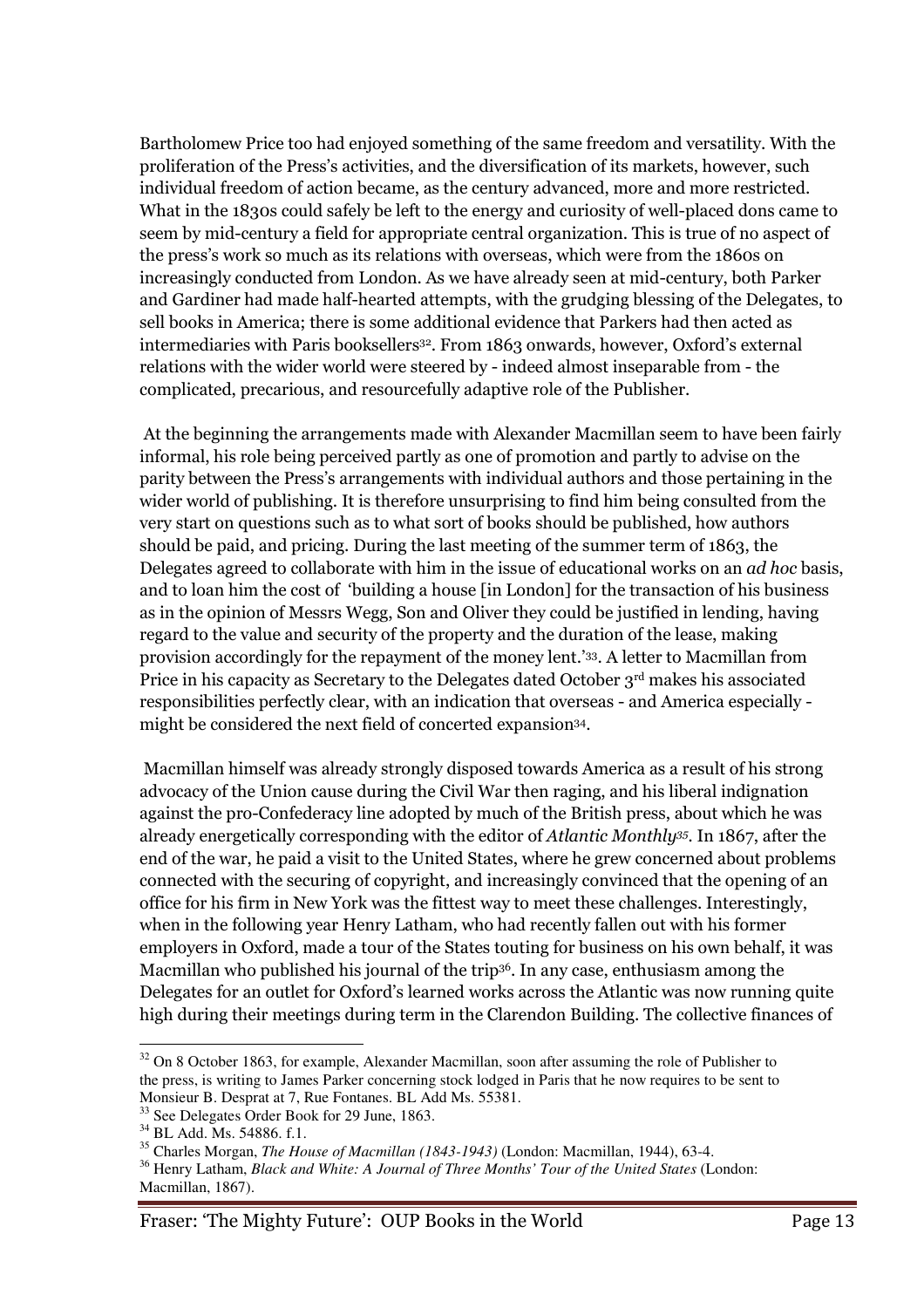the Press were poised to benefit from this move, and individual delegates stood to gain directly: after all Liddell and Scott, whose Lexicon had a growing reputation overseas, were both Delegates. Two years later, the terms of Macmillan's American agency were set on a firm footing by a Memorandum of Agreement 'between the Delegates of the Clarendon Press on the one part, and Alexander Macmillan, Publisher of 16, Bedford Street, London of the other part'. Co- signed by Macmillan and by the Vice-Chancellor Francis Knyvett Leighton, it commenced: "The Delegates of the Clarendon Press agree to supply the said Alexander Macmillan the books named in the schedule attached to the Agreement, and at the prices fixed therein for sale in America"<sup>37</sup> .

 By this agreement Macmillan undertook to provide the Secretary annually with an ordernote of the titles 'supplied to him either from the Delegates' warehouse in Oxford, or from the stock held by him on sale in London or elsewhere'. 'And', the text continues, 'the said Alexander Macmillan hereby undertakes that the books supplied under the Agreement shall be sold by him or his authorised agent in America and nowhere else.' He was to account for sales up to June 13th each year within three months, and to pay over the proceeds by the first day of the following year, subtracting ten per cent as his commission.

 The move was a bold one, and needs to be set in context. American universities had, after all, been taking Oxford's books on a selective basis for many decades. An inventory of titles acquired by Yale University between 1800 and 1890 gives some indication of the range and taste38. Of the 296 works listed, fully a third are sermons, an inevitable proportion for a college with so distinguished a School of Divinity. Theology is the principal discipline represented, followed a long way behind by classics, with a trickle of works on other subjects. The published texts of the eight lectures delivered annually since 1780 under the will of John Bampton aroused much interest: until at least the 1830s they enjoyed a certain reputation for stoking up theological controversy, and they were keenly followed in America. Standard textbooks also occur: Price's Differential Calculus and Greek and Latin lectionaries also feature, as does the dictionary of Sanskrit compiled by the Christian (and devoutly evangelical) Oxford Orientalist, Monier Monier-Williams.

 But the choice for the most part is unimaginative, and hardly reflects Oxford's spread of expertise. Little wonder under these circumstances that the Press felt a need to spread its wings. It had, however, to move carefully since this was already a fairly crowded field, and had been so for some time. Sidney F and Elizabeth Stege Hunter's survey of the book trade in Manhattan from 1821-42 lists 1,341 printers already active in New York during these relatively early decades39. Some of these admittedly were of short duration, but the majority were not. Of the 575 licensed booksellers, some evidently specialised: Gold and Banks on the corner of Nassau and Sprick Streets in law books; Phelps and Ensign of 7 ½ the Bowery in Maps. There were fewer publishing houses: 174 in all, and many of these did not cover academic books. Already, however, they included Putnams as well as Harpers, who had been issuing intellectually demanding titles since in 1817 James and John Harper had established

 $\overline{a}$ <sup>37</sup> BL Add Ms..54886, ff. 42-3.

<sup>&</sup>lt;sup>38</sup> I am indebted to Lisa Conathan, Archivist for the Slavic Language Collection at the Beinecke Rare Book and Manuscript Library at Yale, for compiling this particular list.

<sup>39</sup> Sidney F. and Elizabeth Stege Hunter, *A Register of Artists, Engravers, Booksellers and Bookbinders, Printers and Publishers in New York City 1821-42* (New York: The Bibliographical Society of America, 1993).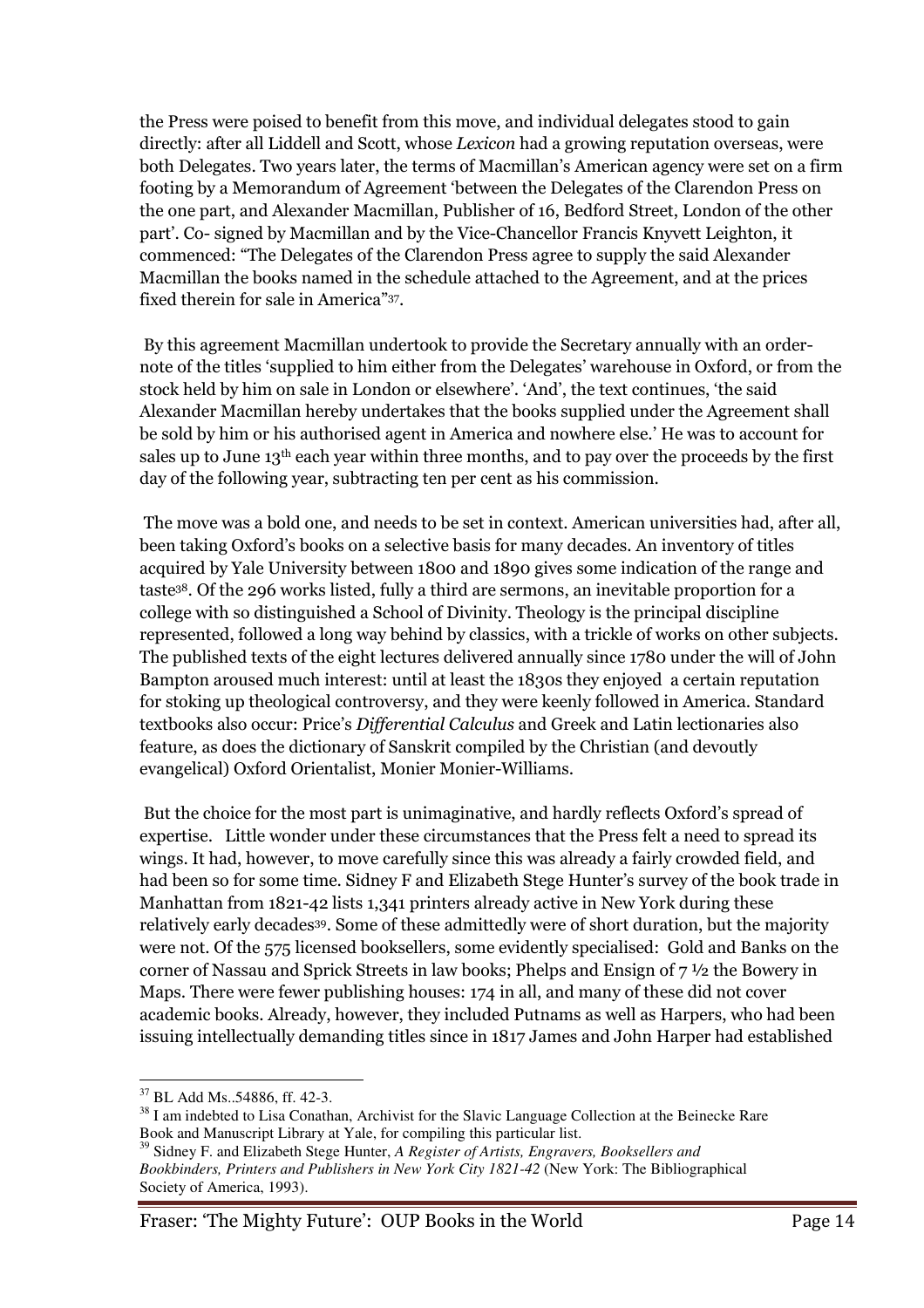their business on the corner of Front and Dover Streets, and published an edition of that classic Enlightenment text, Locke's Essay Concerning the Human Understanding, within a year40.

# [DM suggests that we ought to look at The Publishers' Trade List Annual to get a sense of what was occurring around the mid-1890s.

 Macmillan had looked into the American trade, and the first of his annual accounts bespeaks shrewdness and caution. He lists school books and scholarly titles separately, and raises the question as to whether works delivered in sheets are covered by the agreement as well as those bound in cloth, a matter of which the Memorandum had made no mention. 64 scholarly titles are recorded, but the orders in each case are for a quite modest number of copies. He orders one copy of the Dindorf Aeschylus (priced at three shillings); one of the Bekker Aristotle (price one pound and ten pence); two of Bacon's Novum Organum at five shillings seven and a halfpence each, and four of Bede's History of the English Church and People at six shillings. He asks for five of Monier-Williams' Sanskrit dictionary, and an equal number of Clarendon's History of the Rebellion, a text of which Oxford was rather proud. A slightly higher order - since this is fourteen years before the start of the Nelsons agency - is for nine copies of the 1611 Bible, priced at twelve shillings. The largest and by far the most lucrative single request, unsurprisingly, is for Thorold Rogers' recent two-volume edition of Adam Smith's Wealth of Nations: 38 copies at 12/9d a piece, yielding £24. 4s. 6d, about a seventh of the annual aggregate for academic books. The total for the sale of all these learned works stands at £178. 13s.  $4d^{41}$ .

 On this slender basis, and on the prospect of drumming up interest in his own books, Macmillan had decided to set up shop in America. He had sent out the forty-year-old George Edward Brett to assume control, and instructed worthy, one-legged George Lillie Craik [There seem to be two George Lillie Craiks; the elder (his father?) spanned 1798-1866; the Macmillan Craik died in 1905 – could give his dates to distinguish him? in the Bedford Street office in London to liaise with him. An unprepossessing brownstone in what is now Greenwich Village thus became the first base for the sale of Oxford books in the United States. There in August 1869 Brett set up his office at 63, Bleecker Street, renaming it 'Clayton House'. By July 1870 he had printed off his first official letter head as 'Macmillan and Co, Publishers to the University of Oxford'. But this was unknown territory to Brett both geographically and professionally, and he was only slowly acclimatized to the technicalities of the import business. It was three years since the laying of the first transatlantic cable, and the steamship crossing now took an average of ten days, weather permitting. Insurance was of the essence: for the first shipment, by the steamship Calabria in early March 1870, a Dr Appleton was called in as the Merchant Appraiser, and by the 30<sup>th</sup> of the month the books were still standing in the docks awaiting payment of customs duty.42 Despite these embarrassments and frustrations, Brett was upbeat, pointing to the promise of the schoolbook trade. On April 13, 1870 he exuded to Craik:

<sup>40</sup> Joseph Blumenthal, *The Printed Book in America* (Boston: David R. Godine, 1977), p. 26.

<sup>41</sup> BL Add Ms. 54886, ff. 46-8.

<sup>42</sup> Brett to Craik, March 22, 1870, BL Add Ms. 54797 f. 36 and f.40.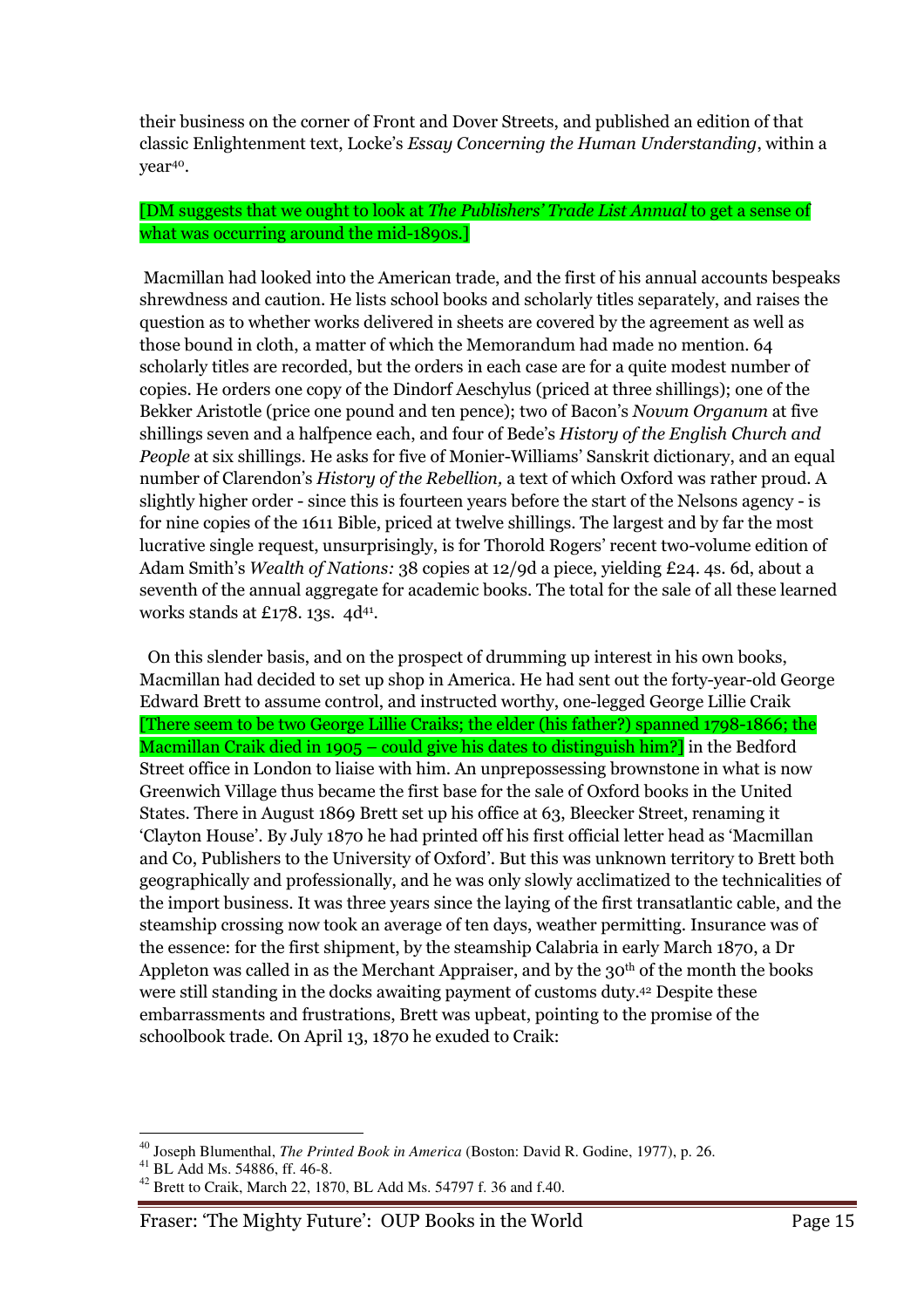There can hardly be a question of the ultimate success of this business, or of our School Books getting introduced as Class Books with the Universities and Colleges of this Country, and there is every promise that this will be the case to some extent<sup>43</sup> .

 Brett's sanguine attitude is easy to understand, and the reasons for it not far to seek. Schools and colleges were burgeoning all over the States and, despite the vigour of the local publishing industry, there was a gap where primary scholarly texts were concerned. The establishment of major American university presses still lay some time in the future: Chicago's in 1891, Columbia's in 1893, Yale's in 1908, Harvard's as late as 1913.

But libraries were flourishing, the classics were still much valued, and there was no lack of American authors willing to try their spurs. There was an increasingly international attitude in the world of publishing, which Macmillan and Oxford now shared. Such was the mood of confidence that the following spring Macmillan sent his seventeen-year-old nephew Frederick – the deceased Daniel Macmillan's elder son - out to New York to learn the trade. He lodged at first with Brett, who wrote back to Bedford Street reassuringly 'I hope that you feel assured that he will receive from me all the attention and regard his position entitles him to and no effort shall be wanting on my own part or my wife's part whether of short or of long duration a pleasant one'44. In fact he stayed for five years and returned to London in 1875 broadened in outlook, and determined to turn the firm of Macmillan into a vigorous international concern whose lists of academic titles in time would come to rival, in some cases to outclass, Oxford's own, often, as in the case of textbooks and science books, taking the lead where OUP slowly and sometimes uncertainly followed. It was with Frederick, a publisher of the rising generation, rather than his still active father, that the correspondence with Oxford was thenceforth conducted.

 The rise of Frederick Macmillan was good for the Macmillan family fortunes, but it was a more ambiguous sign for Oxford. Throughout the 1870s the trade of both firms with America was expanding markedly, to the joint satisfaction of all parties. In early September 1880, while on holiday in North Wales, a relaxed sounding Price was able to write instructing young Frederick to pay the previous year's profits into an account with the Press's bankers: Coutts of the Strand. At £4,000 they stood at approximately 22 times the annual profit of 1870<sup>45</sup> . But there had been one fatal weakness in the gentleman's agreement drawn up in 1869. This had specified the terms of the Press's collaboration with Alexander Macmillan with admirable clarity, but it had left the extent and nature of it to his discretion. From the very beginning it had been left up Macmillan to decide which titles he wished to order and in what quantities, which subject areas he wished to cultivate, and what American contacts he wished to make. Worse still, no distinct demarcation had been laid down between his role as representative for Oxford and his already well established one as a publisher in his own right. True, Macmillan père had been hired because of his commercial expertise, but his firm had made its early reputation in the Cambridge of the 1840s with scholarly titles, and it remained a considerable and independent presence in academic publishing. Oxford and Macmillan were officially collaborators and partners, but they were also to some extent rivals in an increasingly assertive market place. Aggressive marketing did not come easily to Oxford, but it was second nature to Macmillan's son, and became so to successive generations of Bretts.

<sup>43</sup> Brett to Craik, April 13, 1870. BL Add Ms. 54797. f. 50

<sup>44</sup> Brett to Alexander Macmillan, May 26, 1871. BL Add. Ms. 54797 f.62.

<sup>&</sup>lt;sup>45</sup> Price to Frederick Macmillan, September 6, 1880. BL Add.Ms 54886 f. 63.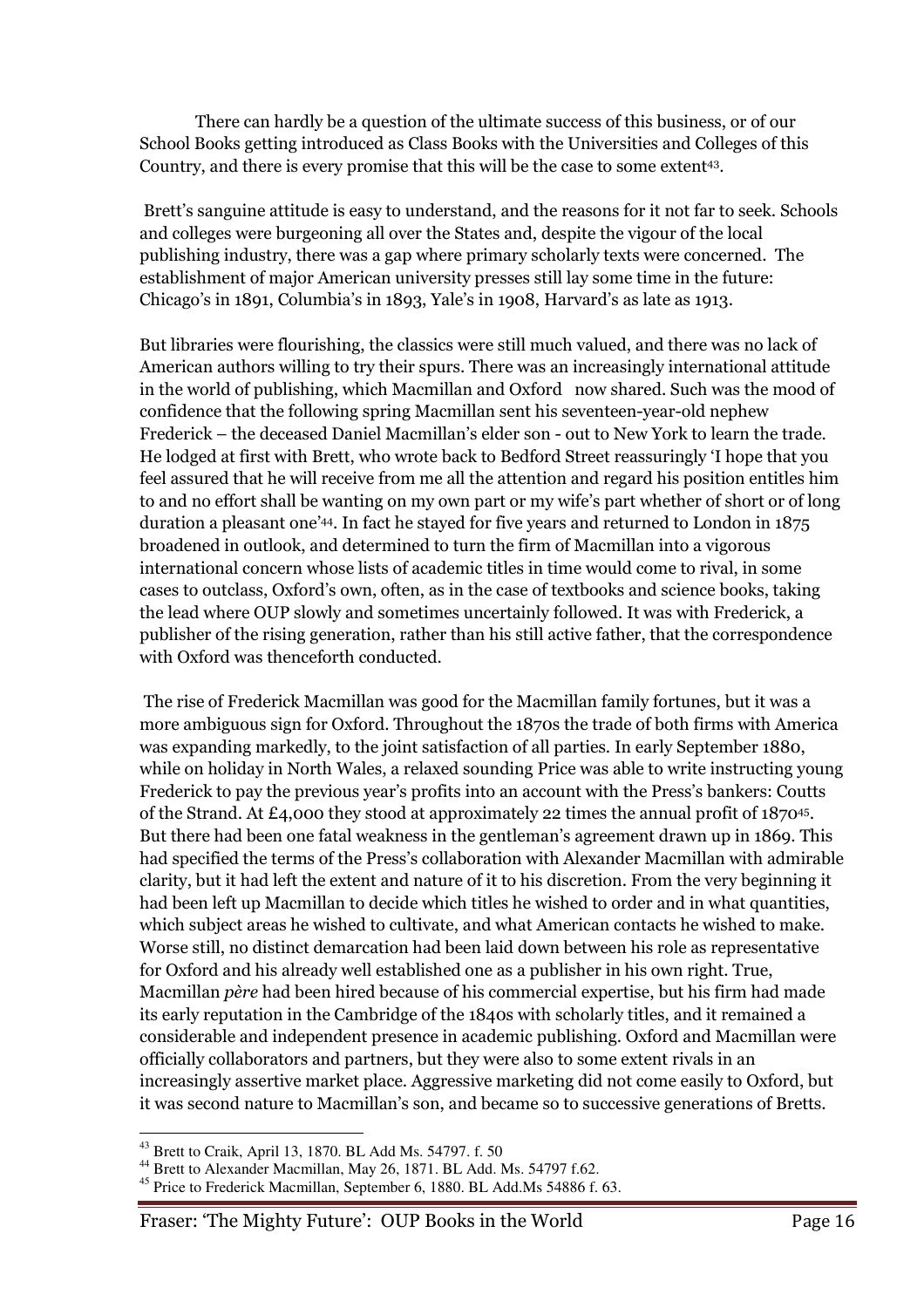By the early 1880s the implications of this state of affairs began to dawn with increasing clarity on the press, where there was a growing suspicion that Macmillans were putting their own interests above those of the Delegates. Though Brett was still keen on his connection with the Press, he necessarily now viewed it from a distance. The press constituted his accreditation, his calling card and his letterhead, but he was working in an unrestrained business environment, and he inevitably spent a lot more time with his own agents in New York such as Scribners than he did with Oxford men. Right from the outset he had been using the possessive first plural to apply to his merchandise, but when Brett said 'our books', it is Macmillans' books that he more and more frequent meant, not Oxford's.

 As a result, when in February 1887 Brett sent out his son George Platt Brett on a fact-finding tour of Australia (with a planned forward forage to Japan forestalled by an outbreak of cholera in that country), the sole purpose of the visit was to scout business for Macmillan. The younger Brett made a bee-line for Melbourne where he made contact with Oxford's main agent there, George Robertson, who had also been pushing Macmillan's books. Brett was reporting back to Frederick's younger brother Maurice in London. The name Oxford hardly features in the correspondence – remarkably since, according to Frowde's list of 1883, Robertson had been shifting annually over £300 worth of Oxford's books. Trade in school texts especially, the younger Brett now complained, was uncertain and depressed, partly as a result of the vast distances involved, both within Australia and between Australia and London, and partly because of Robertson's inefficiency in supplying orders to local schools. Brett's reaction was to advise Macmillan to look to its own best advantage, ditch Robertson and set up its own agency in Sydney. Indeed, in the following year Robertson himself was in full-scale retreat, closing his moribund office in Adelaide and scaling down his offices in London. Despite the hiatus caused, Macmillan did not open their Australian agency until 1895. When they did so, it was established with no reference to Oxford, and carried no remit to distribute Oxford's books46. The breakdown of what had been a common front in the Antipodes went some way to persuading the Press eventually to open its own Australian branch.

Brett senior's attitudes too had manifestly rubbed off readily on his onetime protégé Frederick Macmillan, who possessed besides a well-developed sense of family loyalty. After all, Frederick was not himself designated 'Publisher to the University of Oxford': the Memorandum of Agreement had been with his uncle and, though it was several times renewed, each time it was to be on slightly less favourable terms. It is no surprise that, when Alexander stepped down in 1880, the designation of Publisher passed to Frowde, a man with a rooted background in Oxford's Bible warehouse in London, with no conflicting interests to distract him, and with no personal or family axes to grind.

 London-based he may have been, but Frowde's apprenticeship in the commercial arm of the Bible trade meant that he was quite used to seeing Oxford books simply as objects to be shipped. He was also just as determined to internationalise the appeal of the press as Frederick in Bedford Street for his part was resolved to turn Macmillans into a global concern. Though he himself travelled little, Frowde was furthermore both conscious of a need to build up a network of contacts worldwide, and proud of this feat when he had achieved it.

 $\bf 46$ <sup>46</sup> Rukavina, pp. 106-110.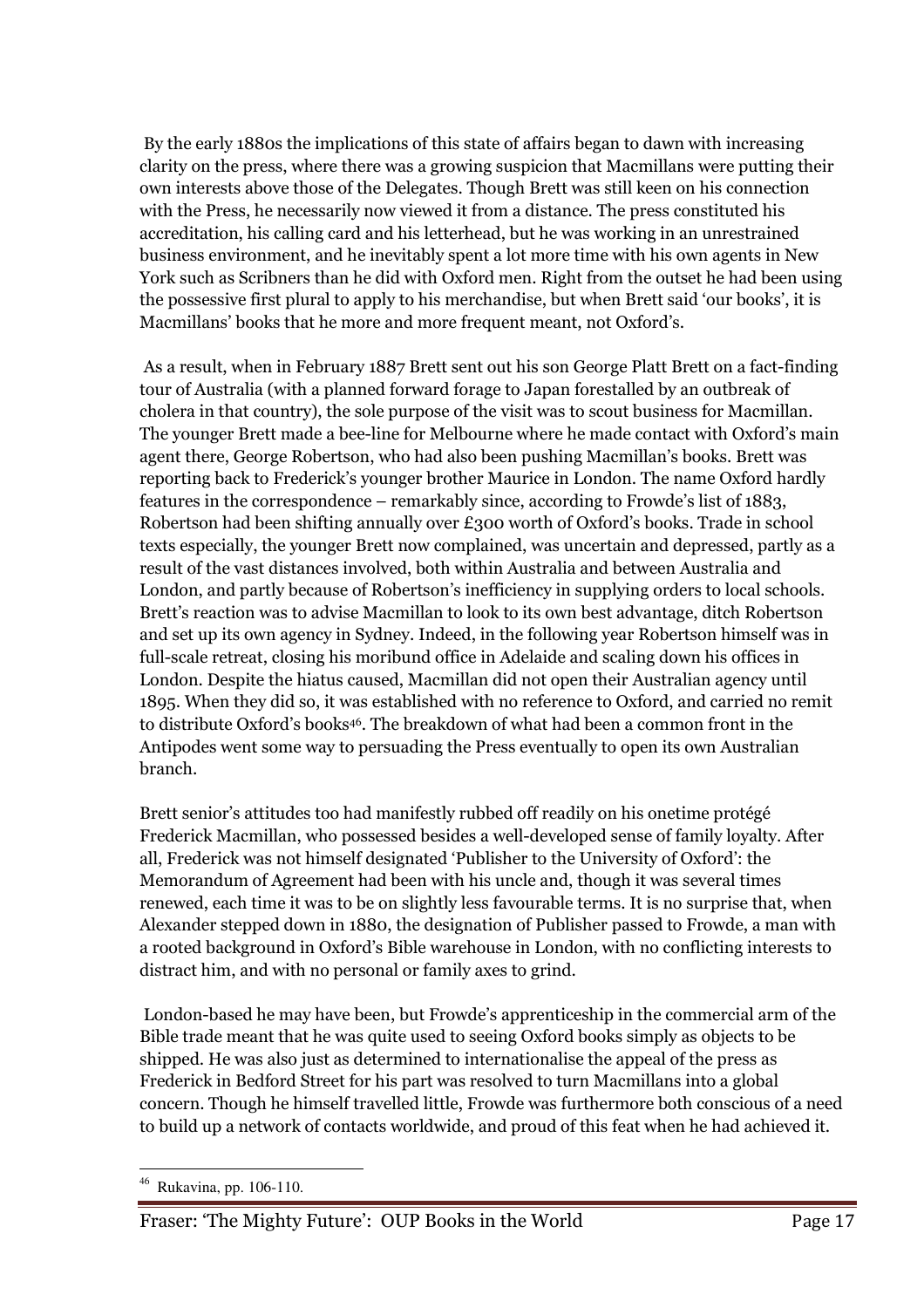He went to some lengths, for example, not simply to maintain but to augment the association with Germany that had been dwindling over the past few decades. A letter of February 10, 1886 gives some indication of his methods. As his list of 1883 indicates, nearly all of the German business by this date was being conducted via the Leipzig firm of Turelmeyer. It is obvious, however, that the German connection in general had slipped some way from the high profile it had enjoyed thirty years earlier: at slightly over £23 per annum it represented a mere fraction of, say, the American, Indian or Australian markets. The Delegates with their cluster of classicists were obviously worried about this state of affairs, and had already voted at one of their meetings late in the previous year for a fresh if discreet commercial push in Germany. As matters stood, the responsibility for any such initiative and undertaking fell to Frowde. He therefore wrote to the Secretary:

 In order to maintain the sale of Clarendon Press Books in Germany I think it most desirable we should place a set of them on Sale in Leipzig. I understand that the Delegates agree to this being done some months ago. After very careful inquiry I have satisfied myself that Mr A. Turlemeyer of Leipzig would be the best bookseller to entrust with such a set and I shall be most obliged if you will mark a catalogue to show what books you consider suitable for Exhibition in Leipzig and authorise me to send them. Mr Turelmeyer has expressed his willingness to exhibit them in a conspicuous place in his shop and to label them Publications of the Oxford University Press, to give a receipt for them, undertaking to return them, or any of them on demand or to say the usual export price for them<sup>47</sup> .

 In other words select Clarendon Press books were to be sent out to Germany on what nowadays would be referred to as a 'sale or return' basis. Frowde was quite used to this system, which been conventional in the Bible warehouse since at least the late 1870s. An inventory for shipments of the Revised New Testament to New York in 1881 has a distinct column for returns48.

 The directness of these methods, their assertiveness, the insistence on clear labelling and on advertising, all mark a clear break with the fairly relaxed and latterly rather half-hearted way in which Macmillan had promoted Oxford's interests. Despite this, the appointment of Frowde did not, confusingly for everybody concerned, mark an end to the Macmillan agency for selling the delegates' books in America. With little more than sentiment to support it, that agreement staggered on, with increasing misunderstanding on both sides, for a further fifteen years. The consequences of this diminishing association, and the future its failure spelled out for the press, will be dealt with towards the end of this chapter. We should first deal with a field of commercial activity with which Frowde was increasingly concerned in his early years as the Publisher, and one that would lay a path for enterprising intervention long after his time. We must turn to the special case of India.

 $\overline{a}$  $47$  Frowde to Gell, February 10, 1886. Frowde letter books, vol. 15, f. 152.

 $48$  Frowde letter book 10, f.153.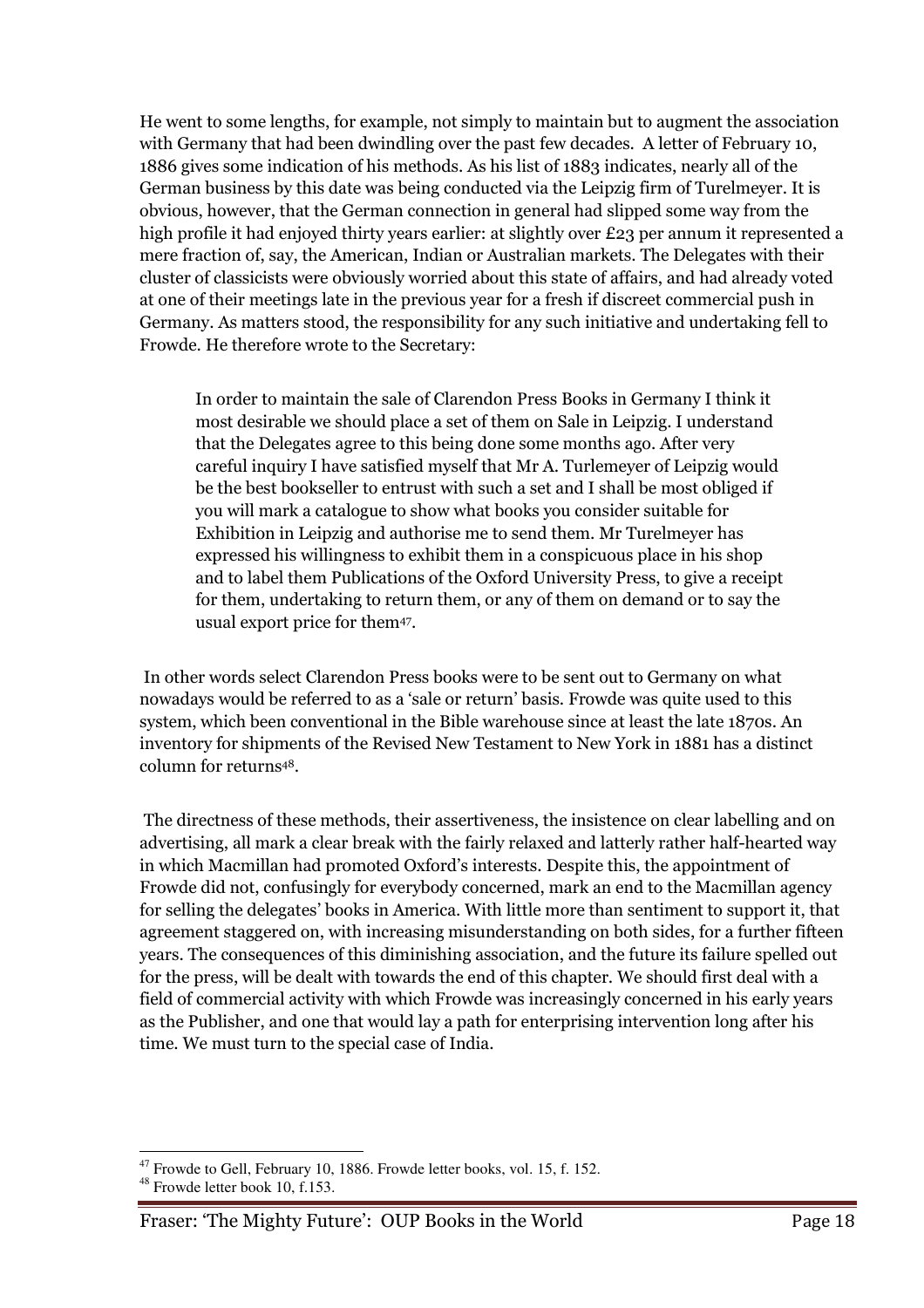#### The Jewel in the Crown

The Indian sub-continent, with its vast land mass, variegated populations, myriad language groups and ambitious educational sector, had long seemed an appealing theatre of activity for any enterprising British publishing house, more especially an academic one. It was, however, no more a tabula rasa or virgin terrain for the book trade than was the very different environment of the United States. Until the Sepoy Rising of 1857/8 much of its scholarly publishing was conducted in Calcutta through the Asiatic Society of Bengal, and increasingly too by the indigenous enterprises that were soon burgeoning in places such as the Upper Provinces – more particularly Lucknow – and in Tranquebar in the South. Since the 1820s the new technique of lithography had proved to be of much use, specifically in the light of the exceptionally cursive nature of so many Indian scripts49. To some extent, what stereotyping had done for metropolitan publishing – enabling increasing quantities of a given text to be produced at diminished cost - was achieved in India through litho. It energised the scene, and made it quite awkward for foreign competitors to catch up.

Already, however, there existed a conduit to Oxford though Orientalist scholarship. The jurist Sir William Jones who in 1786 first inferred a common ancestor for Sanskrit and Greek, and Nathaniel Brassey Halhed who thirteen years later with local help compiled the first ever Bangla grammar, had both been graduates of Oxford, where each had benefited from the university's traditions of classical and Persian learning. If you climb up to the dusty upper chamber of the Asiatic Society's building on Calcutta's Park Street, where its manuscripts are kept, you may be shown a folio ledger with Sanskrit words and their English glosses entered meticulously into the outer, and addenda into the inner, columns of each page. These are the preliminary notes kept by Horace Hayman Wilson, then a metallurgist with the British East India Company, for his Sanskrit-English Dictionary of 1819<sup>50</sup>. In 1832 Wilson was appointed the first incumbent of the new Boden Chair in Sanskrit at Oxford, to be succeeded by the piously inclined Monier Monier-Williams in 1860. Monier-Williams had already published his own Sanskrit Grammar, thenceforth much used in university departments of Orientals, with the Press in 1847. Two years later it was followed by Friedrich Max Müller's editio princeps of the Rig Veda.

To later generations Müller came to epitomise Oxford Orientalist scholarship but he was more in the nature of an exception that proved the rule. Trained in the North German school of philological scholarship, he was infinitely industrious, was never to set foot in India, and possessed an in some eyes incongruously Christian moral and theological agenda (not for nothing was he brother-in-law to the novelist, Hampshire rector and Muscular Christian, Charles Kingsley). Müller had been attracted to Oxford less for its linguistic accomplishments (which, as we have already seen, were far from inconsiderable), than for the fact that the Press already possessed a set of types in Devanagari (the script for both Sanskrit and written Hindi), and a compositor who, though ignorant of that script, was capable not merely of setting it, but of checking the results, so used had he become to the manual movements required for placing each character51. In 1860 Müller had been an unsuccessful candidate for

<sup>49</sup> For a discussion of this, see Robert Fraser, *Book History Through Postcolonial Eyes: Re-writing the Script* (Routledge, 2008), 111-13.

 $^{50}$  RASB. MSE – 30 (1). A first edition of the Dictionary itself is at MSE – 30 (2).

<sup>&</sup>lt;sup>51</sup> Nirad C. Chaudhuri, *Scholar Extraordinary : The Life of Friedrich Max Müller* [1974] (Delhi: Orient Paperbacks, 1996), p.135.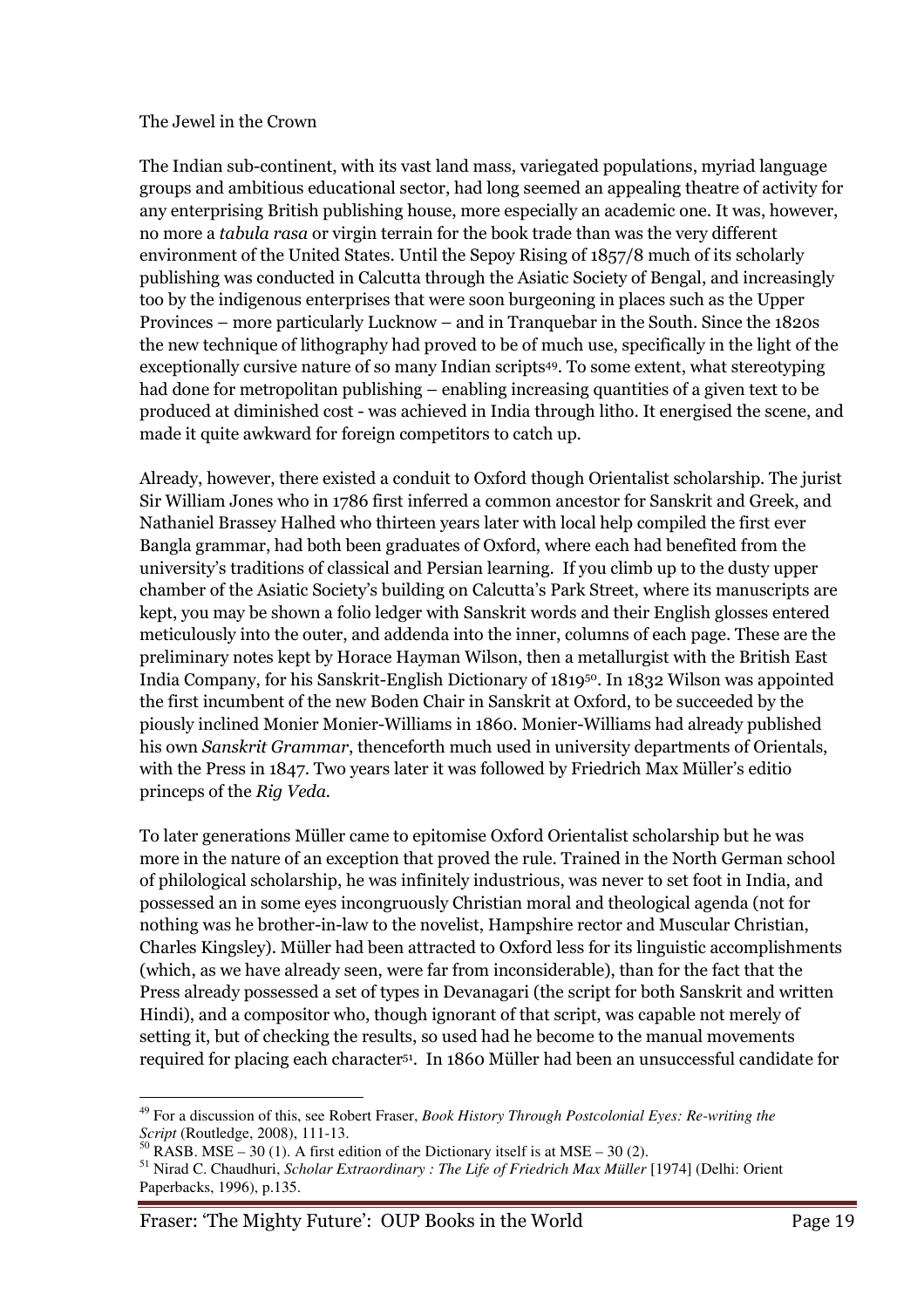the Boden Chair (too Christian for India, though for Oxford not quite Christian enough). He promptly threw himself into a couple of linked roles, as Delegate to the Press from 1870, and from 1876 as Editor of the ambitious multi-volume Sacred Books of the East. His original prospectus, written at Frowde's bidding, fills four India paper pages and gives some indication of the linguistic and religious scope. With an eye to his possible supporters in Church and State, it both accentuates the sanctity of this exotic literature and stresses the idea that, unlike the pagan creeds of the Greeks or the primitive Germans, the faiths of the Near East, of India and the far orient, are in effect religions of the book:

Leaving out of consideration the Jewish and Christian scriptures, it appears that the only great and original religions which profess to be founded on Sacred Books, and have preserved them in manuscript, are:-

- 1. The religion of the Brahmans.
- 2. The religion of the followers of Buddha.
- 3. The religion of the followers of Zaratrhustra.
- 4. The religion of the followers of Kung-fu-tze.
- 5. The religion of the followers of Lao-tze
- 6. The religion of the followers of Mohammed.<sup>52</sup>

 Of course evangelical churchmen would always grumble; the proposal to include the Qu'ran was later dropped. The irreproachably Evangelical Monier-Williams, who owed his chair to the support of the Low Church clergy and who was very wary of Müller in any case, was soon grousing about the prospect of "every library teeming with infidel publications"53. But Müller was of the Broad Church party and did not care. Using all of his famed political nous, and his position as an influential Delegate to the Press, he set about organizing support.

 The economics of the project were unusual, and reflect the privileged position that, in post-Disraeli England, Oxford had come to enjoy, both in relation to the Crown Colony of the raj and to the native princes. Half of Müller's salary as editor was to be met by the press, the rest by the India Office, which also in effect underwrote the first twenty-four volumes, on the understanding that they would take several complete sets at a heavy discount for distribution to scholarly and princely libraries throughout India<sup>54</sup>. But a second edition of Müller's Rig Veda, scheduled to run alongside the series in 1888 but not covered by this understanding, initially proved something of a debacle. It was to be funded by the Maharaja of Vizianagram, and to be prepared by Frowde, any resulting profits going to his Excellency with the subtraction of £150 per annum to enable Müller to pay for an editorial assistant. But, by

 $\overline{a}$ <sup>52</sup> *The Sacred Books of the East, Translated with Introductions and Notes, by Various Oriental Scholars and Edited by F. Max Müller* (prospectus, Oxford, October 1899). Müller had already made much the same point in his *Introduction to the Science of Religion* (Longmans, 1873), 104.

<sup>53</sup> Quoted in Richard Symonds, *Oxford and Empire: the last lost cause?* (Basingstoke: Palgrave, 1988), p. 111.

<sup>54</sup> For a more detailed summary of the financial arrangements underpinning the *Sacred Books,* see Rimi B. Chatterjee, *Empires of the Mind: The History of the Oxford University Press in India Under the Raj*  (New Delhi: OUP, 2006) 186. The original letter from the India Office, dated 29 September 1876 is, as she says, lost.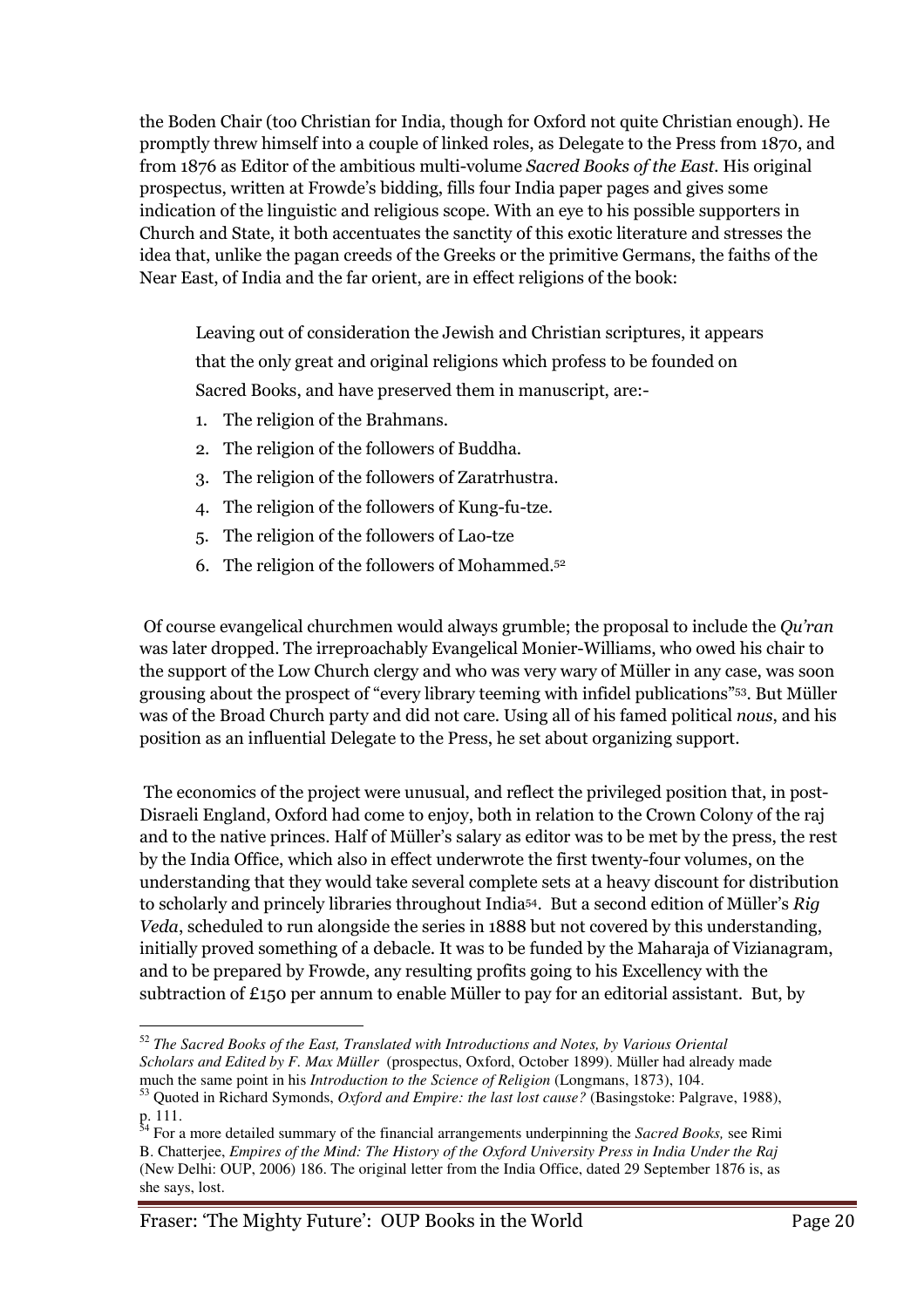January of the following year, a large defrayment was still outstanding from the Vizainagram royal purse, although His Excellency had forwarded £600 to Müller himself (It was not clear whether this amount stood inside or outside the agreement). An application was then made by the Press's lawyers to the Maharaja's bank for a deposit of £2,600 against the total agreed, as the printers had already commenced work on credit. In the face of Müller's outraged protestations of the Maharaja's good intentions, the Delegates pressed ahead with their case arguing that, although the Maharaja was doubtless an honourable man, some security should be obtained against financial loss, lest he should die. With sarcastic indignation Müller wrote to Gell:

 I quite agree with you – it was a mere inadvertence of the Maharaja. He did not realize at the time what a Deposit meant. All he knew was that he meant to perform his part. But you see even a Maharaja has his weaknesses, and does not like to do a thing, though he is quite willing to do it. But the legal mind is above such things.<sup>55</sup>

 In the event the book proved a modest success in academic terms, though commercially the Sacred Books of the East proved a liability well into the following century. In 1894 the India Office provided support for Volumes 35, 36 and 49, purchasing 100 copies of each<sup>56</sup> Other volumes were less popular, and by 1907 Frowde was led into an uncharacteristic pun, remarking that 'the series is getting into a terribly holey [sic] state'; volume eight was almost out of print, while other less popular volumes were stockpiling. In 1908 the Press commissioned a report on its commercial future, but in 1912 it was still in the catalogue, and would remain so until 1952.57 As late as 1962 the whole run was re-printed in India: it was thus that by 1988, when I consulted them there, a pristine set of Müller's Sacred Books of the East occupied a complete shelf at the University of Kuwait.

 The Oxonian prominence in Indian affairs, exemplified by the financing and re-iterated survival of this prestige series, was but one sign of a delicate shift of balance within late Victorian Britain, with the university now precariously though self-consciously at its centre. From 1806 until the mid-1850s the training of officers for the Indian bureaucracy had been the responsibility of the East India Company's impressively domed and colonnaded college at Haileybury in Hertfordshire. But in 1853 both Liddell, then Headmaster of Westminster, and Jowett had written to Gladstone in his capacity as the university's MP, urging him to open up the Indian Civil Service to public examination and allow the universities – by which they seem to have meant principally Oxford – a greater participation in the training offered: 'I cannot conceive,' purred Jowett on 23 July, 'any greater boon which could be conferred on the university than a share in the Indian appointments.'58 The new exams prominently featured Latin and Greek alongside Sanskrit, Arabic and Maths, and university graduates dominated the early pass lists. A setback occurred when in the late 1860s the age of entry was

 $\overline{a}$ <sup>55</sup> Müller to Gell, 21 January, 1889. The correspondence can be followed in OUP file headed "Sacred Books of the East", 1887-1908". The edition finally appeared, with an acknowledgement of the Maharaja's bounty on the title page, in 1890.

<sup>56</sup> Frowde to Gell, 29 October 1894 in file *op. cit.*

<sup>57</sup> From 1907-42 the accounts are at OX/PUB/13/3. After 1943 they are in the file PKT.41.

<sup>58</sup> Quoted in Phiroze Vasunia, 'Greek, Latin and the Indian Civil Service' in Judith P. Hallett and Christopher Stray eds, *British Classics Outside England: The Academy and Beyond* (Texas: Baylor University Press, 2009),p. 69.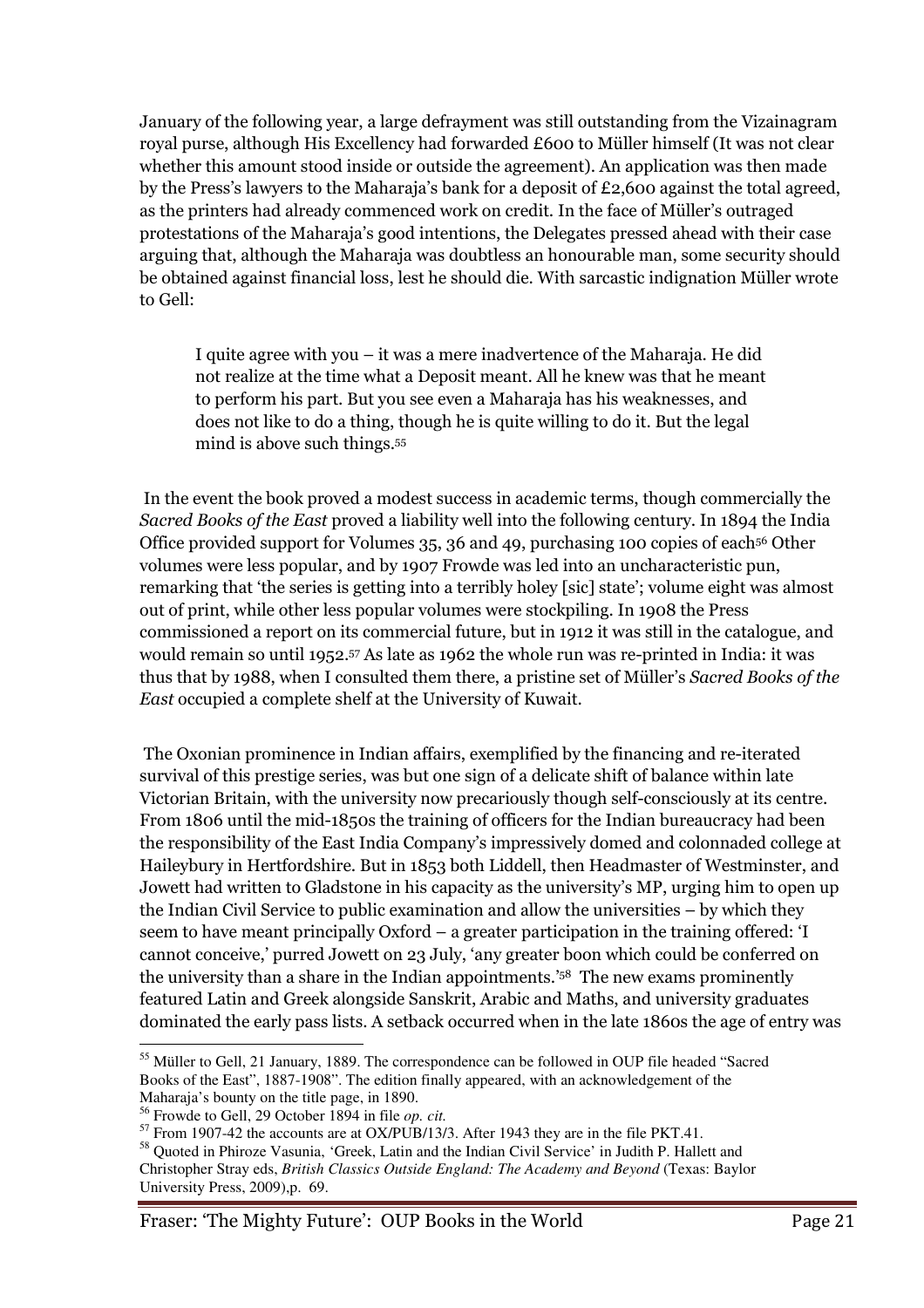lowered to 21, too early for those who wished first to graduate in Greats. But in 1875 a review of the system conducted by Lord Salisbury, who was both Secretary of State for India and Oxford's Chancellor, inaugurated a 'Probationer' system under which successful candidates then took a two-year course at the university. Jowett's response was to offer a place at Balliol to everyone who passed the exam, with the result that by 1884 half of those training for the ICS were studying at his college59. The high noon of Oxford's influence occurred after 1892 when the Aitchison Committee again raised the age of admission to 23, augmented the marks allotted for Classics, and brought the exams into line with those sat by graduates. Within a year the percentage of Oxbridge men surged from 20 to 75%, a proportion maintained up until the Great War. Few Indian candidates, it has to be admitted, were admitted under a system that (as the Haileybury regime had not) prized a mastery of Greek above a knowledge of Sanskrit, and insisted among requirements on a practical test in horse riding.

 Prominent among those urging a vital role for Oxford in Indian administration were several Delegates of the Press: Jowett and Liddell among them. Though the examinations were held in London (and not until 1922 in India itself), the Press printed the papers and most of the textbooks, just as they printed those for the new university degree course in Oriental Studies devised by Monier-Williams. More importantly perhaps, they undertook that omnium gatherum of Indian administration, The Imperial Indian Gazetteer, painstakingly compiled by the retired Indian Civil Servant, William Wilson Hunter, who lived in **[Oakshott – or**] **Oaken Holt, Cumnor?** near Oxford, from the welter of local gazetteers compiled annually in each Presidency. The work had its origins in a commission to Hunter by the Viceroy Lord Mayo in 1869 for a survey of the whole Crown Colony. Once the Press accepted it, however, elephantiasis set it: from 9 volumes in 1881 it grew to 14 in 1884-5 and thence to 25 with an atlas in 1908. Frowde groaned at the task, but the alliance between the university and the Indian service proved unstoppable. It was cemented in 1883 with the laying of the foundation stone of the Indian Institute, with its envisaged role as a finishing school for the ICS. Topped by an elephant-shaped weathervane, *it was originally planned as part of Balliol* – Keith Thomas queried this – could you check?] and was situated close to the Clarendon Building at the eastern extremity of the Broad, where Jowett could keep a close eye on it from the Master's Lodge at the other end of the street. (Jowett died before the building was finished. With weathervane still intact, it currently houses the History Faculty's library.) Disdainful of Monier Williams and his works as ever, Müller remained obdurately opposed throughout: its museum, he averred, would be full of 'Buddhas and stuffed animals'<sup>60</sup>

 Jowett's ideal of the perfect Balliol product and man of Empire was to be realised in Lord Curzon, his one-time pupil, Viceroy of India from 1898-1905, and for eighteen years Oxford Chancellor. Meanwhile the literary expression of this cult of leadership was enshrined in one of the Press's successes of the 1890s. Drawing on the Carlylean cult of the hero, the 'Rulers of India' represented an important initiative in the mould of John Morley's 'English Men of Letters' Series for Macmillan. Under Hunter's editorship, it had encompassed by January 1895 lives of Akbar; Albuquuerque, Aurangzib; Clive; Dupleix, Warren Hastings; Cornwallis; Haidar Ali; Wellesley; the Marquess of Hastings; Elphinstone; Monro; Amherst; Bentinck; Auckland; Hardinge; Ranjit Singh; Dalhousie (by Hunter himself); Clyde and Strathnairn;

 $\overline{a}$ <sup>59</sup> Symonds, p. 108.

 $60$  Quoted in Symonds, 110.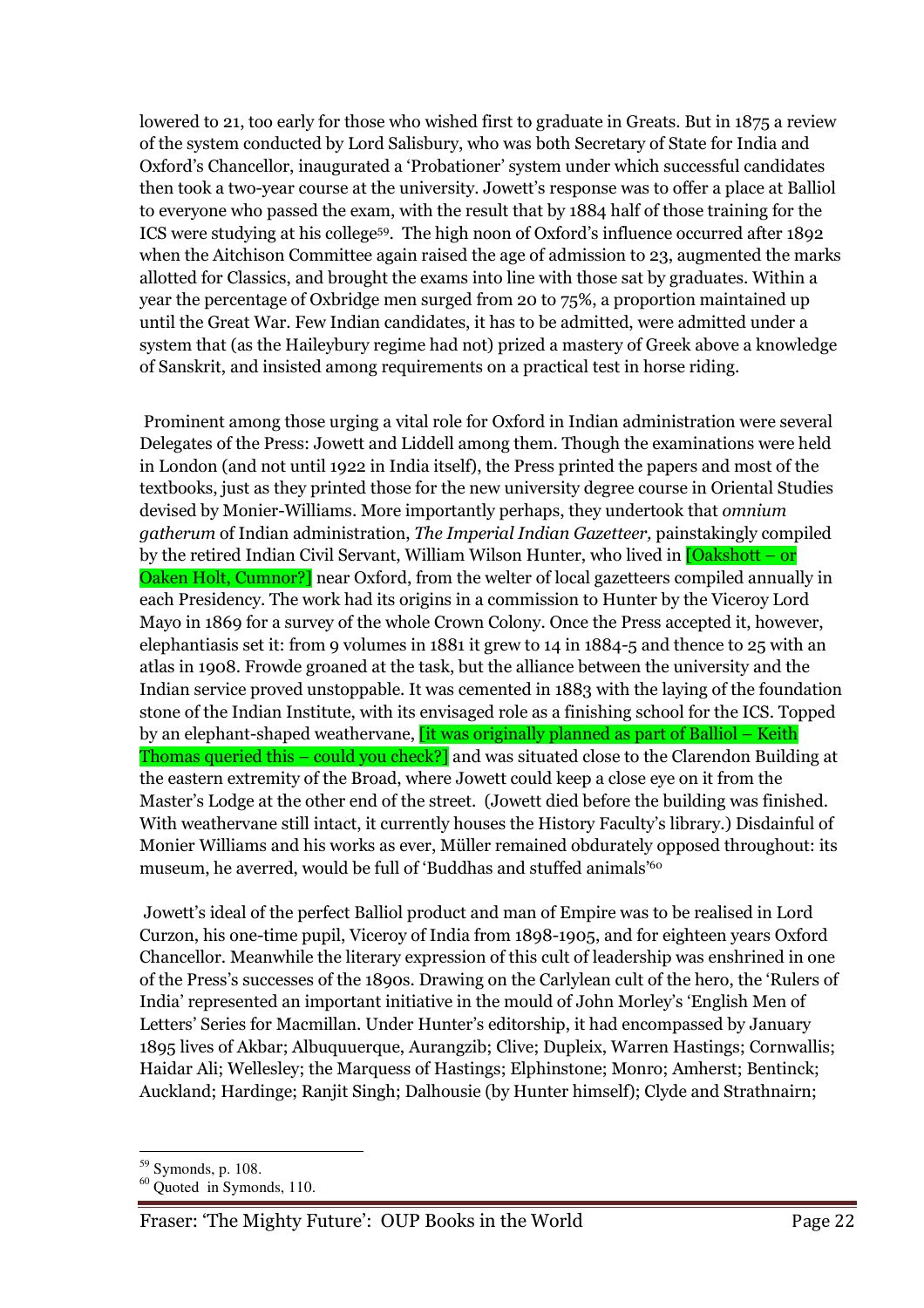Canning; Mayo (again by Hunter), Thomason and Lawrence<sup> $61$ </sup>. The last of these attained fictional fame in Kipling's 1901 novel as the book prize (tree-calf; two volumes for nine rupees, eight annas) awarded to its protagonist Kim at St Xavier's in Lucknow 'for proficiency in Mathematics and map-making', both useful skills for a land-surveyor-cum-spy. Each book was bound in cloth dyed Oxford blue, colour fast and suitable for the Indian climate, despite the fact that, as Frowde wrote anxiously to A.J. Combridge of Bombay in February 1895, the unfortunate discovery had already been made that the pigment used rendered the boards liable to be 'attacked by moths'62. To be precise it was a 'surface cloth printed with indigo. We understand that a decoction of quassia [ash tree native to Surinam] [sic] chips boiled in glue protects the fabric of the cloth from cockroaches and other insects, but even then they sometimes eat the colour off the surface. We have been told by some Anglo-Indians that cheap cloth binding can be executed at much lower rates in India than in England, but our informants know nothing of the trade.' The persistence in the bazaars of every part of India of these worthy books within their mouldering deep blue covers contributed markedly to the local prestige of the press, something that proved of use when in 1912 Humphrey Milford, who was about to take over from the ailing Frowde as Publisher, sent E.V. Rieu out to Bombay to establish an Indian Branch.

# Eclipse and Sunrise, 1890-1897

The death of George Edward Brett in 1890 marked a distinct shift in Oxford's relationship with the firm of Macmillan and in their partnership – no longer strictly speaking a formal agency – over sales in the States and elsewhere. He was succeeded by his son, who had in effect been in control at Clayton House since returning from his Australian expedition in 1887. Though born in England in 1859, George P. Brett had spent his formative professional years in New York, and he felt no particular loyalty to the home firm in Bedford Street, London, even less so to distant éminences grises presiding over the activities of Oxford University Press. A cordial mood was initially maintained, and Gell at first treated a longlived association with muted respect, but by the closing decade of the century Macmillan of New York were looking towards an autonomous future. By now their share in the marketing of the Press's learned books locally had, as we have already seen, shrunk to less than a third, nor did George Platt Brett possess any particular leaning towards scholarly publishing. His inclination was to move towards populism and, through it, to ever increasing profits. During an eminent and enterprising career he would come to oversee an expansion of his own business from an annual turnover of \$50,000 to one of eight and a half million dollars by 1931. His most notably literary success was to be his espousal of, and commercial benefiting from, the derring-do fiction of Jack London.

 The politics of transatlantic publishing had in any case swept onwards. The security of author's rights in America had long concerned the mandarins of the Press. By the time Gell took over as Secretary in 1884 these concerns had grown in urgency to the extent that they occupied a fair portion of his time and thoughts, as did the precise nature of the Press's surviving obligations towards Macmillan, and the puzzling problem of how to treat prospective American rivals. In April 1886 Frederick Macmillan requested that his firm's name appear beneath the Dominus Illuminatio Mea and shield on the title page of all Clarendon Press books for which his firm acted in the States. In May, Gell conceded and also

 $\overline{a}$  $<sup>61</sup>$  Frowde to Cannon, January 21, 1895. Frowde letter books, vol. 35, f.366.</sup>

 $62$  Frowde to A.J. Combridge, February 19, 1895, Frowde letter books Vol. 35, f.466.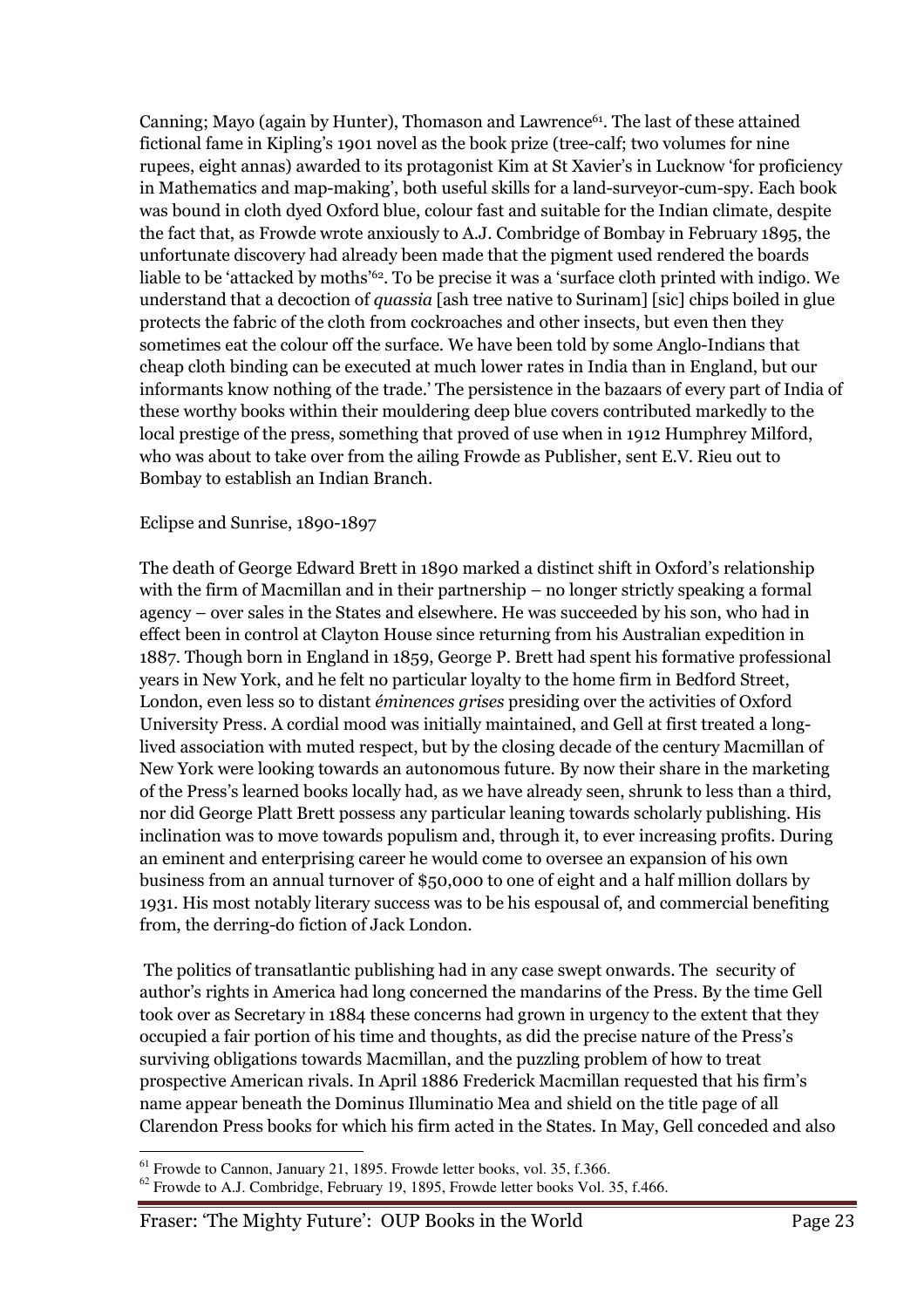agreed to keep Bleecker Street fully informed of all forthcoming publications, and to send across dummy copies.63 When the following Spring the Drummond Professor of Political Economy James Edwin Thorold Rogers, already known in America for his steadily selling edition of Smith's Wealth of Nations, produced a well-researched account of the first nine years of the Bank of England<sup>64</sup>, Gell found himself fending off Putnams, who had assured him that they could dispose of 200 copies with very little trouble65. He was clearly tempted, and inclined to the view that 250 was a more realistic number. For all that, he felt duty bound to acknowledge Macmillan's "first claim upon the book", even at a lower wholesale price. In October of the following year he found himself coming under pressure from Harpers, who wanted to issue in the States the volume of George Birkbeck Hill's recent edition of Boswell's Life of Johnson devoted to the Journal of the Tour to the Hebrides. Johnsoniana were, then as now, popular in American academic circles, and the matter exercised Gell so much that he took the - for him – quite unusual step of journeying up to London to have a word with Frederick Macmillan about it<sup>66</sup>.

 What brought matters to a head was, predictably enough, the important question of copyright. By early 1891 the International Copyright Act, better known as the Chace Act, was wending its way through Congress and was due to come into effect on July 3, with results that nobody on either shore of the Atlantic could quite predict. Back in the Clarendon Building the Delegates had been inspecting its small print and were quick to appreciate the significance of the clause specifying that any new book, if it wished for protection in America, would need henceforth to be registered in Washington on the day before publication. The most influential among them, Benjamin Jowett, the second edition of whose Dialogues of Plato was about to appear, was not inclined to be philosophical about its chances in the pressured academic environment of the New World. He wanted action, and he wanted it now. If necessary he wanted a distinctive purpose-specific edition, printed in America on American paper, albeit to Oxford's specifications. With a sort of hounded weariness, Gell wrote to Macmillan on May 25:

 The Master of Balliol is getting very anxious to arrange the American edition of his new issue of his Plato. It is largely altered, revised and added to and we expect it will make four volumes 8vo of about 600 pages each. I will send you an experimental copy in Crown 8vo we have set up as a guide to the American edition<sup>67</sup>.

Re-setting the work would, it was calculated, cost between £1,000 and £1,500. The question seemed to be, was the advantage thus gained worth such an outlay? After several moths of uncertainty, clarification was forthcoming: to secure the copyright, it was sufficient to register the imported sheets. By the following April these were on their way; the problem now became one of ensuring that the date of publication in Washington coincided as nearly possible with that in Britain. Jowett was as importunate as ever. Even so, Gell did not permit himself the luxury or convenience of communicating with Brett direct. As the increasingly

<sup>63</sup> Gell to Frederick Macmillan, May 20, 1886. BL Add.Ms. 54886, f. 95.

<sup>64</sup> *The First Nine Years of the Bank of England: An Enquiry into a weekly record of the price of bank stock from August 17, 1694 to September 17, 1703* (Oxford: Clarendon Press, 1887).

<sup>65</sup> Gell to Frederick Macmillan, March 21, 1887. BL Add.Ms. 54886, f.103.

<sup>66</sup> Gell to Frederick Macmillan, October 8, 1888. BL Add. Ms. 54886, f.128

 $67$  Gell to Frederick Macmillan, 25 May 1891, BL Add. Ms 54886, ff. 142-3.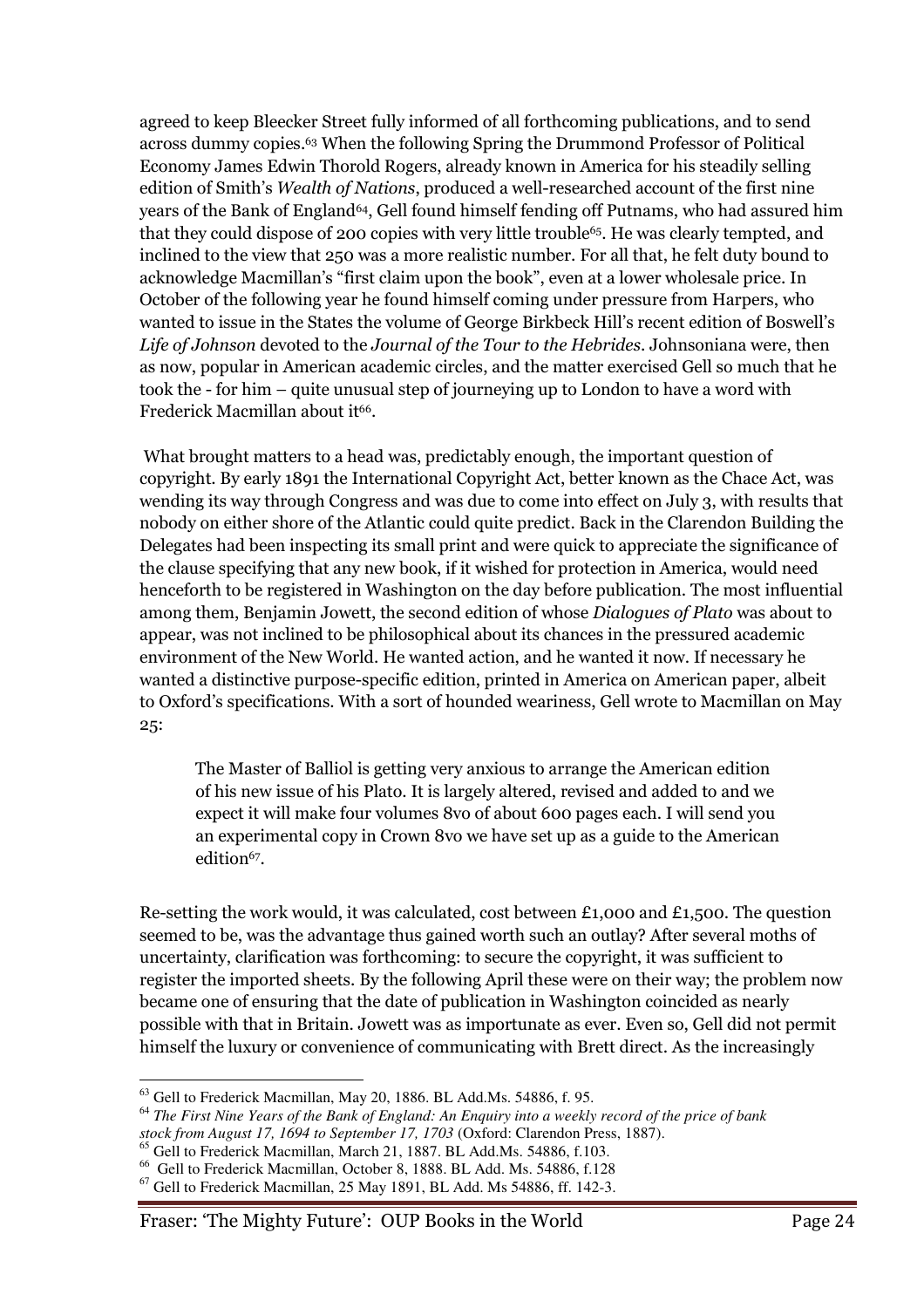overworked Secretary writes yet again to Frederick Macmillan on 5th, one can sense his tension rising. This dependence on American schedules was growing irksome:

 We understand from Mr Devinne that the sheets of 'Plato' will be in Mr Brett's hands almost immediately and we are anxious to fix the earliest possible day for the simultaneous publication in the two countries, our edition being ready, and many demands being made for its publication. We shall be glad if Mr Brett will accelerate matters by depositing the work according to the Act of Congress on the first day that Devinne can deliver him a complete set of sheets and then take his own time about the binding. Will you kindly instruct him in regard to this, so as to untie our hands at the earliest possible moment?

We shall stand ready to publish within six days notice at any day after May

2<sup>nd</sup> that Brett may appoint. Will you ask him to telegram if necessary in your

cipher and at our expense?<sup>68</sup>

 Jowett's persistence may have provoked Telegrams and Anger, but this was far from being an isolated instance. So many Oxford authors were now raising questions of simultaneity and copyright as to bring the whole subject of the Press's arrangements for distribution in New York into the open. One can sense the general scepticism as to the wisdom of continuing with the current state of affairs in a letter written to Bedford Street that January by a slightly more relaxed Gell. He has clearly been chewing over with the Printer the embarrassments of this transatlantic commerce. Putting on his most diplomatic mask, he now asks in the most civil and complimentary manner whether Macmillan would like to re-negotiate terms. What he seems to mean is that the Delegates themselves are having second, or possible third, thoughts:

 In talking over the matter with Mr Hart at the beginning of the New Year, I am very pleased with the evidence that he gives me of the steadily increasing business between your house and us, and I gather from him that it is his impression that this may grow to yet greater dimensions. It occurs to him to ask in view of the importance of such an increase both to yourselves and us, whether our terms of settlement are such as you desire them to be. Altho' we have no wish to interfere with any arrangements in other quarters which are working satisfactorily, yet we should like you to understand that after all these years of intimate relationship, there is no house with which we are more pleased to be associated, as printers, than with yours and we should be always pleased to hear from you if any modification of our customary arrangements would tend to develop our work for you<sup>69</sup>.

 Whatever the purpose of this disingenuous Twelfth Night missive, the year 1892 was likely to spell a crisis in the Press's transatlantic dispensation, and Gell well knew it. Already, with an eye to opportunities that were fast opening up, Oxford authors were proposing works

 $\overline{a}$ <sup>68</sup> Gell to Frederick Macmillan, April 5, 1892, BL Add Ms. 54886, f. 154.

<sup>69</sup> Gell to Frederick Macmillan, January 6, 1992. BL Add Ms. 54886, ff. 150-1.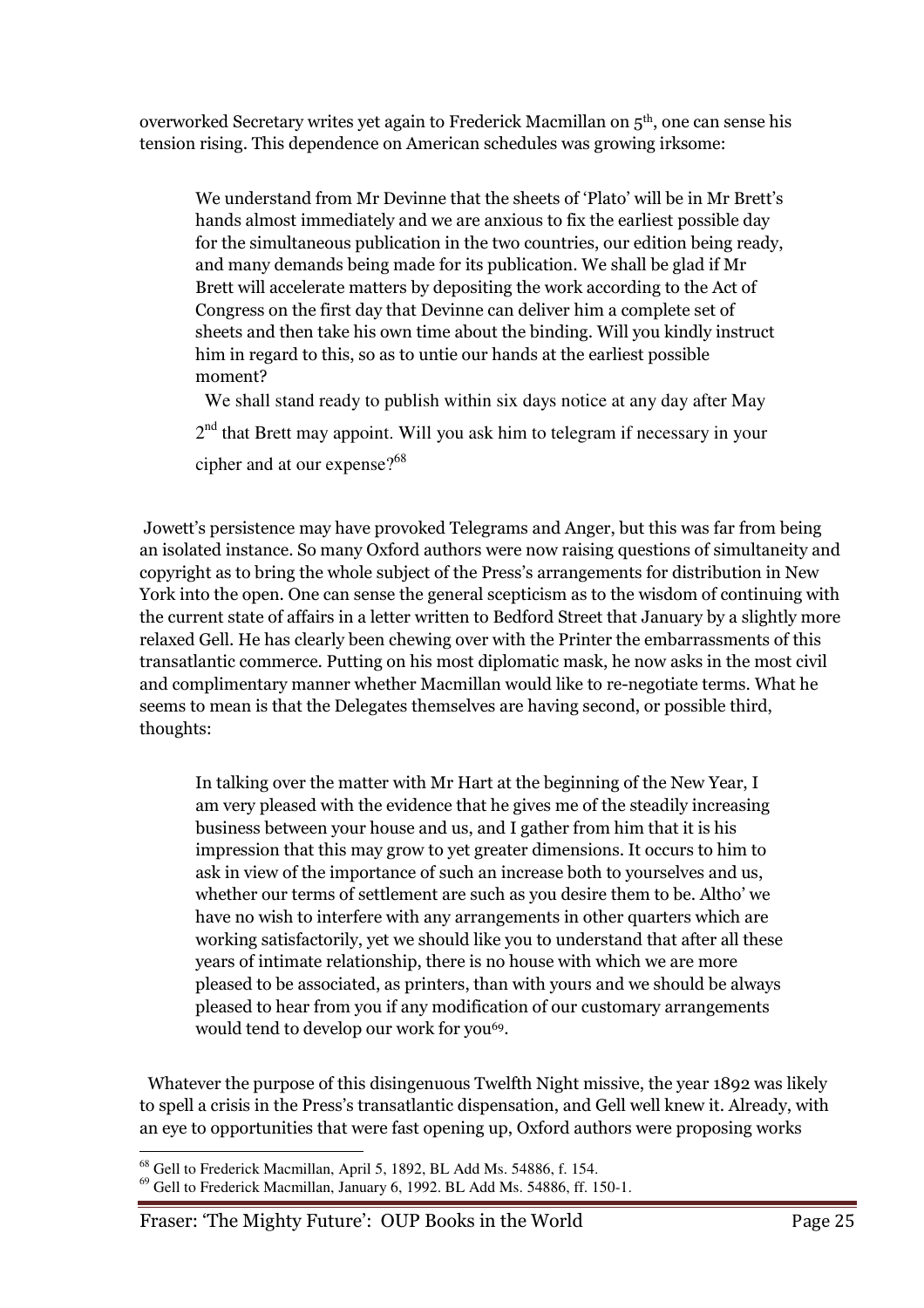specifically aimed at the American market. One such was Edward John Payne who by November was busy correcting the proofs of the second of the six volumes of his History of the New World Called America. Brett wrote to Macmillan asking whether he should think about securing American rights forthwith. Responding as usual via Bedford Street, and probably in the light of the subject matter, Gell proposed a reversal of the procedure adopted for Jowett's Plato. Brett should contact an American printer with a view to their setting the book in an identical format to the first volume already printed by the Clarendon Press, and send through specimen pages that could then be stereotyped in Oxford<sup>70</sup>. This was going well beyond the terms of their usual collaboration: it was to admit Brett onto terms of virtual commercial partnership, and to place the initiative well and truly in his hands.

 In reality, things were about to take a turn in the opposite direction. Frowde for one was growing increasingly tired of the frustrations involved in the Nelsons agency for the selling of Bibles and Prayer Books. As he edged towards setting up an independent agency of his own, a crisis was provoked in the learned press by a personage still more eminent than the recently deceased Benjamin Jowett: by Jowett's eighty-six-year-old friend, Gladstone. In the late summer of 1895, within eighteen months of the end of his fourth Liberal administration, the former Prime Minister proposed to the Press a two-volume collection of the Works of Bishop Joseph Butler, with a characteristically lengthy introductory essay by himself. The subject held no general appeal, but the identity of the editor alone would sell it, in America as well as in England. Gell was by now in a highly fraught state, and about to depart for a much-needed holiday in the South of France. He wrote Macmillan a terse letter in which he attempted to be fair to the meddlesome Gladstone, while none too subtly indicating to Macmillan - and through him to Brett - that their active collaboration with the Press was in effect a dead letter. Gell was in no mood to be diplomatic: the time for tact was past. On this occasion Oxford would, he curtly informed both of them, make its own independent arrangements to print the work in New York. He unceremoniously went on:

 We shall not need to avail ourselves of Mr Brett's kind offices in regard to the printing, as Mr Frowde has now established an agency for Bibles and Prayer Books in New York, through which it will be possible for us to deal with such matters on the spot. I have, however, instructed his agent to communicate with Mr Brett concerning the typography of the book<sup>71</sup>.

 Then, as if turning to the wall, he added the valetudinarian remark: 'I am feeling rather out of sorts, and shall be leaving England for some weeks shortly.' There was one additional sentence, as if to cover himself from any accusation of double-dealing, or else of moral cowardice in his dealings with America: 'Will you kindly let Mr Brett know the contents of this letter?'

 Brett was stalwart enough not to feel crestfallen at this turn of events. He was in any case already looking to his own future. By 1890 he had already negotiated with the Board of Macmillan for their operation in America to be split into two, with himself as chairman of a semi-autonomous office in Bond Street, in which the British Board nonetheless retained a

 $\overline{a}$  $70$  Gell to Frederick Macmillan, November 19, 1892. BL Add Ms 54886, f. 156.

 $^{71}$  Gell to Frederick Macmillan, November 25, 1985. BL Add Ms. 54886, f. 167.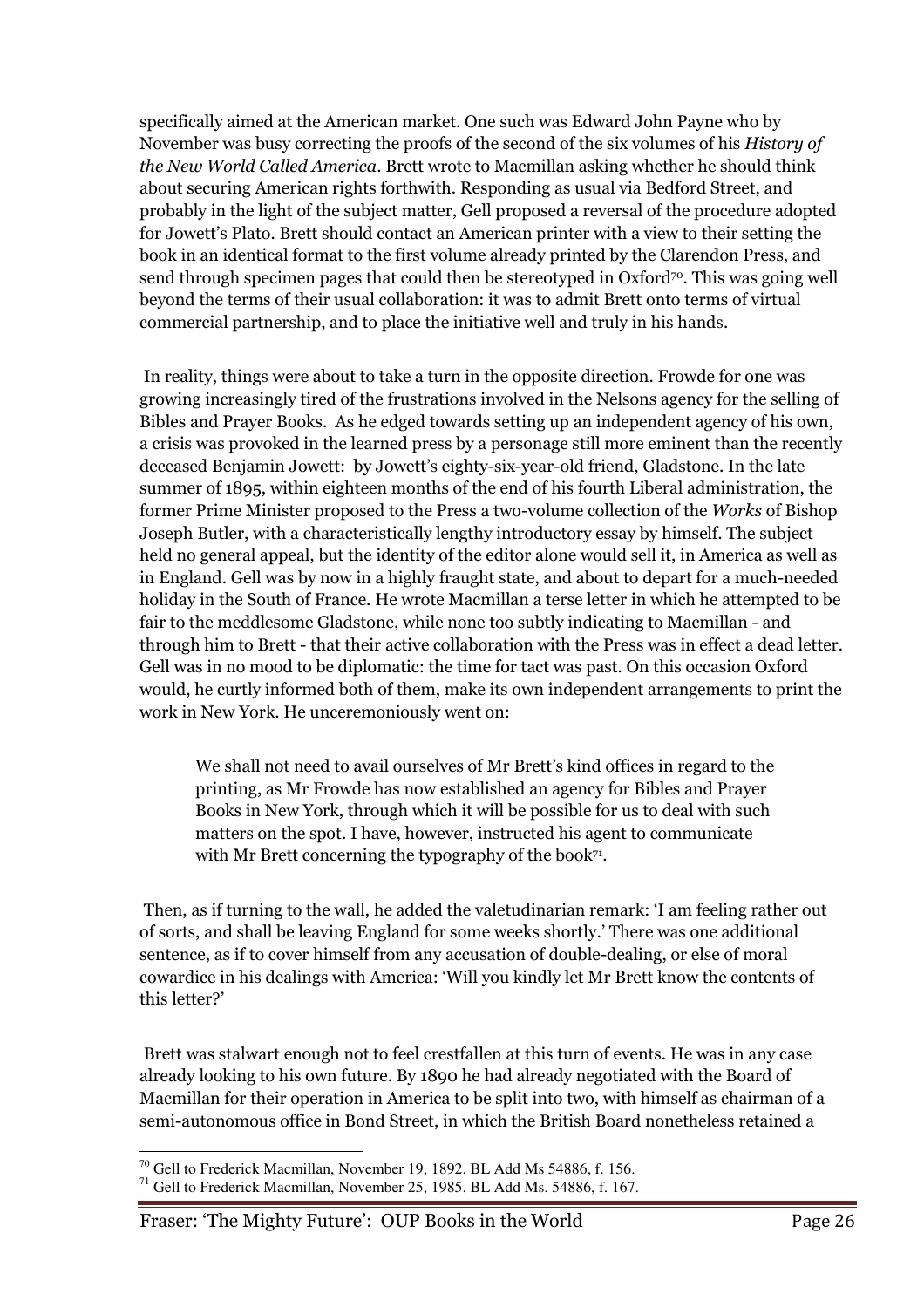majority holding. To settle the deal he set sail for England in March 1897, forwarding instructions to 29, Bedford Street that Gell should be informed in advance of his coming and sending a letter to the Delegates through him mulling over the increasing anomalies of his position. It is possible that, especially in the light of that communication, he was hoping to salvage something from the wreckage of the once-valued Oxford connection. In that case, he was to be disappointed. In the second week of April, Gell arranged for a meeting with him in Bedford Street and travelled up from Oxford by train to attend it. It was the first and only time the two men saw one another face to face, and the atmosphere can only have been strained. Afterwards, and again for the very first time, he wrote a personal letter to Brett. Two days later he sent a copy of it to Macmillan, with a covering note stating that the Delegates now considered it 'best for all parties concerned to terminate the arrangement for the sale of our books in the United States at the earliest possible moment'. The enclosure read:

#### Dear Mr Brett,

 $\overline{a}$ 

 I have naturally given very careful consideration to the conversation which passed between us when I called upon you in Bedford Street; for, I could not but be impressed by your feeling, that the opening of our New York Branch with the ultimate prospect of the transfer of the Clarendon Press Books to it rendered your position a very difficult one. One has to consider not only the lack of motive which the present arrangement involves as regards the establishment of new publications entrusted to you but also the fact that the reputation both of the Delegates and of yourself is likely to suffer amongst our authors, if the American sale of their books appears to be unsuccessful in your hands. The more I considered the subject the subject the more I was convinced that there was no alternative between the establishment of a new engagement for a term of years, and the prompt termination of the present state of things.

 You are, I know, aware that it was not the original intention of the Delegates to precipitate the transfer of the Clarendon Press books to our New York Branch; but it is now clear that neither the Delegates nor yourselves are at all disposed to enter into a fresh agreement for a number of years. Under the circumstances I have asked the Board to give careful consideration to the whole matter before entering upon those proposals for modifications of terms etc. which you have submitted. The upshot is that the Delegates ask me to inform you that they consider it would be desirable to terminate the present arrangement at the earliest possible moment. When, about a year ago I was in correspondence with Macmillan on the subject, he did not ask us to give any long notice when our decision was ultimately taken; and the Delegates, therefore, ask me to suggest to you that the 1st of August next would probably be a convenient time for the transfer to take place<sup>72</sup>.

 $72$  BL Add Ms. 54886. ff. 173-4. The meeting of the Delegates to which Gell's letter refers had taken place on Friday, April 9. Letters from Frowde and Hart had been read out in support of the new arrangement, and the proceeds from New York were added to the annual dividend. Item 4 (f. 309) ran: 'In the matter of the sales of Clarendon Press Books in America, various communications with Messrs Macmillan & Co. Ltd, Mr Brett and Mr Frowde were reported, indicating the necessity of a transfer of business to the New York Branch at an early date. It was resolved to propose to Messrs Macmillan & Co, the termination of the existing agreement on August  $1<sup>st</sup>$ , but that, if they preferred longer notice, six months notice should be given them in accordance with the existing understanding.'